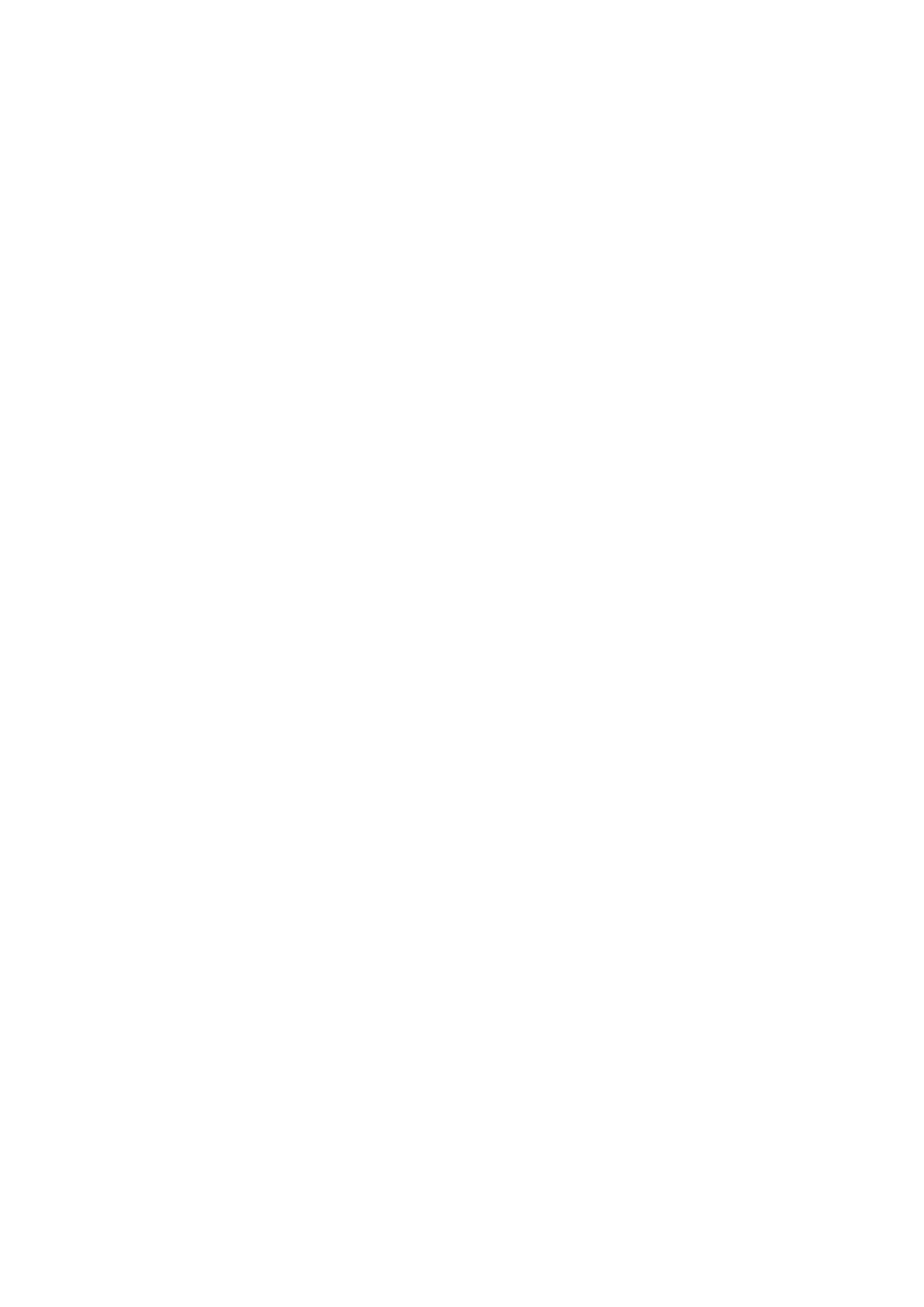جس*تارهای سیاسی معاصر*، پژوهشگاه علوم انسانی و مطالعات فرهنگی فصل نامة علمي (مقالة يژوهشي)، سال يازدهم، شمارة چهارم، زمستان ١٣٩٩، ٣–٢٢

بحران كرونا و نقد فلسفة سياسي نئوليبراليسم

هادی ابراهیمی کیایی\*

حميد يارسانيا\*\*

#### حكىدە

بیماری کرونا و گسترش آن در سرتاسر جهان منجر به شکل گیـری تحـولات گسـترده ای در حوزه ها ي مختلف من جمله ، اخلاق، سياست، اقتصاد ، ايدئولوژي ، تعليم و تربيت و فرهنگ شده است.این تحول سـبب شـده اسـت کـه بسـیاری از متفکـران ، فلاسـفه و سیاستمداران جهان، بخش مهمی از توجّه خود را به ترسیم سـیمای جهـان پــس از کرونــا معطوف نمايند . قريب به اتفاق اين صاحب نظران بر ايــن بــاور هســتند كــه نظــم جهــاني جدیدی درحال شکل گیری است. ازینروی هرکس برحسب تخصص و موقعیت خــود کوشید تا مولفه های این نظم را ترسیم نماید. ترسیم نظم جهانی کـه بـه تعبیـر بسـیاری از تحلیل گران در حال آمدن است ، پیش از همه نیازمند نقد نظم موجود است کـه در قالــب نظم فلسفي نئوليبرالي قادر نبوده است به اين بحران پاسخي مناسب دهد. ازينـروي در ايـن پژوهش تلاش می شود در چارچوب نقد نظام سیاسی –فلسفی نئولیبرال، بـه ایــن پرســش یاسخ داده شود کـه اییـدمی کرونــا چگونــه توانسـت ضــعف هــای ایــن نظــام را آشــکار سازد؟فرضیه ی ما دراین یژوهش این است که که کرونا به مثابه ی یک رخـداد ، شــاخص های فلسفی و سیاسی نظام نئولیبرالیسم را با چـالش اخلاقـی و ناکارآمـدی مواجـه نمـوده است.

**کلیدواژهها:** کرونا ، نئولیبرالیسم ، داروینیسم اجتماعی ، ارزش های لیبرال ، تبعیض نژادی

\* استادیار و عضو هیئت علمی دانشگاه صدا و سیما (نویسندهٔ مسئول)، ebrahimih56@yahoo.com \*\* دانشیار و عضو هیئت علمی دانشکدهٔ علوم اجتماعی دانشگاه تهران، h.parsania@yahoo.com تاريخ دريافت: ۰۹/۰۹/۰۹/۰۳، تاريخ پذيرش: ۱۳۹۹/۱۱/۱

Copyright © 2018, IHCS (Institute for Humanities and Cultural Studies). This is an Open Access article distributed under the terms of the Creative Commons Attribution 4.0 International, which permits others to download this work, share it with others and Adapt the material for any purpose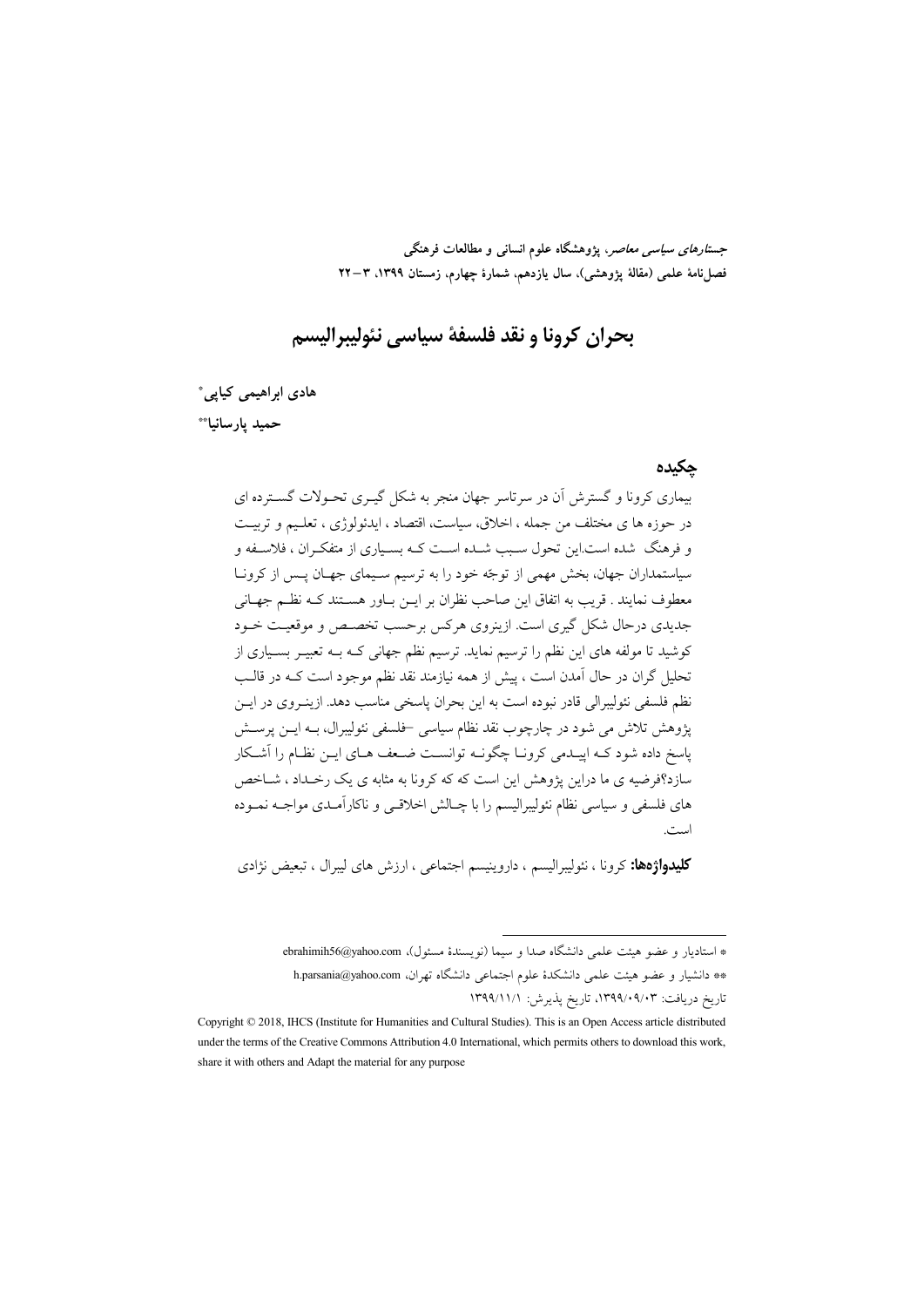#### 1. مقدمه

جهان در یک سال اخیر با شیوع ویروس کرونا با امری نابهنگام و غیر منتظره مواجـه شـد. رخدادی در قالب یک ویروس رقم خورد که در قامت تجربه زیسـته انســان امـروز دور از انتظار پود. ویروس کووید –۱۹ یا همان کرونا ویروس با شتاب، رشد و جهش پی سیایقه اش نه تنها علم پزشکی بلکه ساحت سایر علوم را نیز به تأمل واداشـته اسـت. ویــروس جدید سازه های جهان معاصر را به چالش کشیده و با تردیدهای بنیـادینی روبـرو سـاخت. بیشتر، این تردیدها و انتقادها در متون نظری و ِ اجتماعی ِ دانشگاهی مجال بروز داشــتند، امــا به واسطه ی کرونا ویروس، ناکارآمدی ها و نارسایی های سـازوکارهای حـاکم بـر جوامـع انسانی به واسطه ی یک واقعه ی رخداد گونه خود را به وضوح بیشتری نشان داد.

بی تردید ویروس کشنده و مرموز کرونا تاکنون مهم ترین اتفاق قرن بیست و یکم است که آغاز دهه ی سوٌم اَن را با شوک شدید و تکان دهنده ای به بشـریت همـراه سـاخت، بـه گونه ای که چشم انداز آینده را در هاله ای از ابهام و تردید قرار داد. هرچنـد رهـائی از ایــن ویروس به تاسی از رهائی بشر از اییدمی های بزرگ دیگر ، تقریباً محتوم به نظر مــی رســد ، امّا میراث های ماندگاری بر جای خواهد گذاشت که علی رغم فجایع و اندوه هـای بزرگــی که در زمان گسترش و اوج رقم زدند و تراژدی هائی کـه آفریدنــد ، امّــا در مجمــوع باعــث شکل گیری دنیای بهتری شدند. ۱

تحت تاثیر ایپدمی کرونــا مــی تــوان حــوزه هــای مختلفــی اعــم از اقتصــادی ، سیاســی، اجتماعی و فلسفی را برای تاثیر گـذاری مانـدگار ویـروس کرونـا متصـور شـد. امـا در ایـن یژوهش دیدگاهی طرح می شود که براساس آن اییدمی کرونا شالوده ی کنونی نظام سیاسبی –فلسفی غرب که بر مبنای آموزه های نئولیبرالیسم تئوریزه شـده اسـت را هـدف قــرار داده است. بحرانی که به تعبیـر بسـیاری از تحلیـل گـران نظیـر چامسـکی (Noam Chamsky) و هاروي (David Harvey)، با فروياشي نظم نئوليبرالي موجـود ، جهــان را بــه دو دوره زمــاني متفاوت تقسیم خواهد کرد. با این مضمون که به تعبیر بسیاری از اندیشمندان ، بحران کنــونی همه ی عرصه های زندگی اجتماعی را درنوردیده و عجالتاً به طرز شـگفت انگیــزی ، نظــم موجود جهانی که بر مبنای فلسفه ی سیاسی نئولیبرالیسـم در قالـب جهـانی شـدن ، جهـانی سازي ، دهکده ي جهاني و …دنبال مي شود را دگر گون خواهد کرد.

تحت تاثیر این تحولات ، این پژوهش با تکیه بر آثاری که این ایپدمی تـاکنون بــه همـراه داشته است ، می کوشد بر مبنای رویکرد انتقادی و براساس روش توصیفی و تحلیلی ، بـه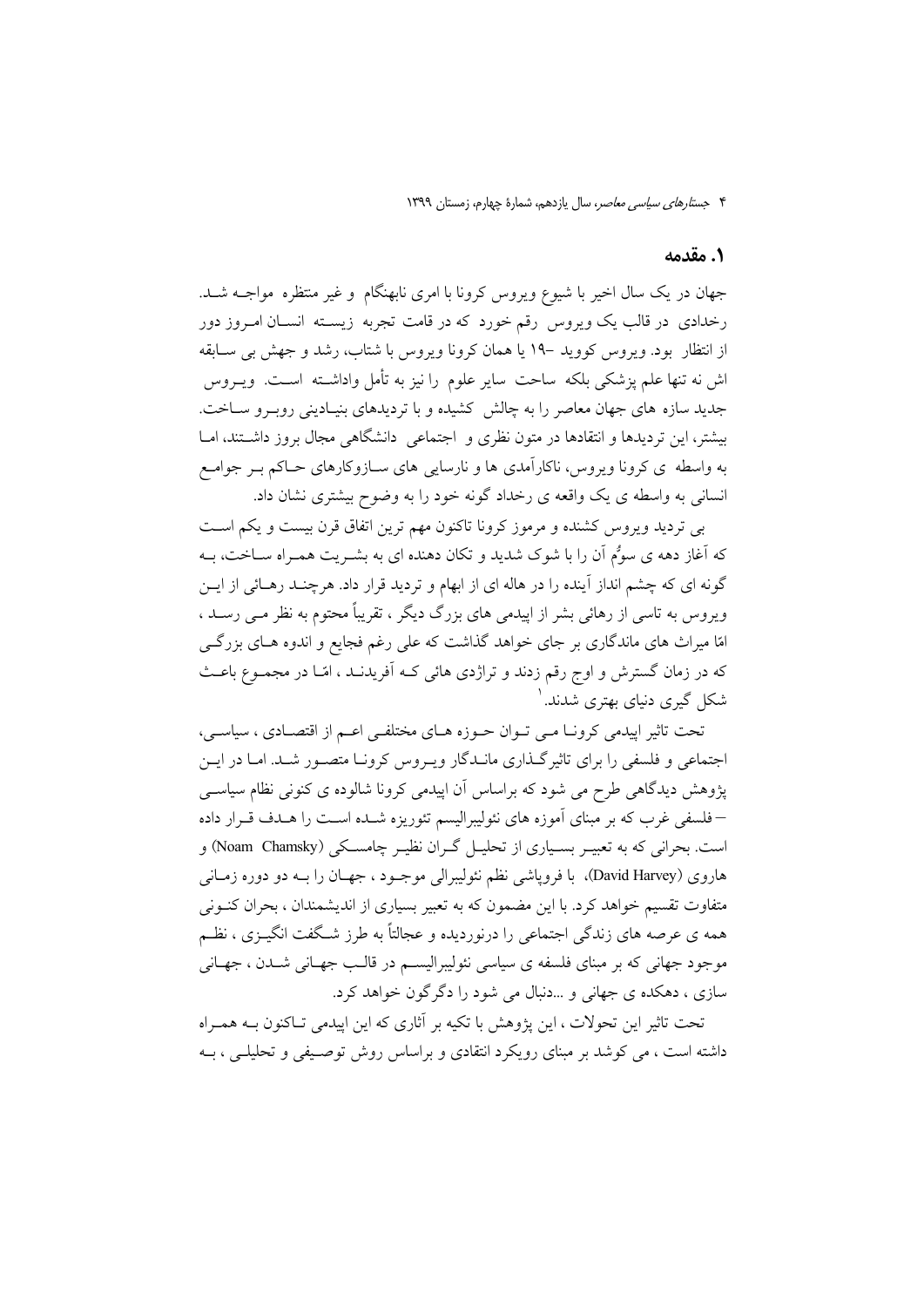بحران كرونا و نقد فلسفهٔ سیاسی نئولیبرالیسم (هادی ابراهیمی كیایی و حمید پارسانیا) ۵۰

نقد فلسفه ی سیاسی نئولیبرالیســم در مواجهــه بــا بحــران کرونــا بیــردازد. روش گــردآوری اطلاعات در این یژوهش نیز کتابخانه ای ( فیش برداری و مراجعه به منابع دست اول اعــم از کتاب ها و مقالات فارسی و انگلیسی منتشر شده در این زمینه) می باشد.برای دست یــابی به اهداف یژوهش تلاش مـی شـود نخسـت بـا تبیـین اییـدمی کرونـا و مولفـه هـای نظـم نئوليبرالي، از جنبه ي اخلاقي و كارآمدي به نقد شاخص هاي نظم كنوني بيردازيم.

# ٢. يېشىنة پژوهش

پیشینه ی پژوهش در خصوص موضوع پژوهش به صورت مستقیم وجود ندارد ، اما دربـاره ی نقد فلسفه ی سیاسـی نئولیبرالیسـم از منظرهـای گونـاگون ، مقـالات و یادداشـت هـای گوناگونی به چاپ رسیده است. بنابراین از منظر بحـران کرونـا تـاکنون ، پژوهشـی بـه نقــد فلسفه ی سیاسی نئولیبرالیسم نپرداخته است، اَنچه وجود دارد یادداشت هــائی اســت کــه در قالب نوشته های گوناگون به نقد آن می پـردازد و پـا نوشـتاری اسـت کـه تـا حـدودی بـا موضوع پژوهش مرتبط است که در ادامه بدان اشاره می شود.

فوکویاما در یادداشتی در آتلانتیک تحت عنوان " دموکراسی در مقابل کرونـا موفـق تـر است یا اقتدارگرائی؟" به بررسی نوع واکنش نظامهای اقتدارگرا و دموکراتیک در چگونگی مواجهه با ویروس کرونا پرداخته است. وی معتقد است در مواجهه با بیماریهای همـهگیـر جهانی چیزی فراتر از دوگانه دموکراسی / اقتدارگرایی اهمیت دارد ، ازدیــدگاه وی آنچــه در پایان مهم است نه نوع رژیم سیاسی، بلکـه اعتمـاد شـهروندان بـه رهبـران و شایسـتگی و کار آمدی دولتها است.

هنری کیسپنجر وزیر امور خارجه اسـبق اَمریکـا و مشــاور امنیــت ملــی ایــن کشــور در دولتهای نیکسون و فورد در مقالهای در وال استریت ژورنال تحت عنـوان " جهـان دیگـر هرگز مشابه جهان ماقبل ویروس کرونا نخواهد بود" بـا اشــاره بــه شــیوع جهــانی ویــروس کرونا و پیامدهای اقتصادی و سیاسی ناشی از آن نوشت: این بیماری همهگیر بـرای همیشـه نظم جهانی را تغییر میدهد اندیشمندان دیگری نظیر اونیل، والت، برنز ، هــاس نیــز بــر ایــن نکته تاکید کردند که جهان پس از پاندومی کرونا برای همیشه تغییر خواهـد کـرد. هابرمـاس نیز در روزنامه ی لوموند ، با تحلیل نتایج و آثار اخلاقی و سیاسی کرونـا از ضـرورت پایــان نئولیبرالیسم سخن گفت. این بخش از نوشتار ، ایده ی کنونی پژوهش فـوق را تقویـت مـے ً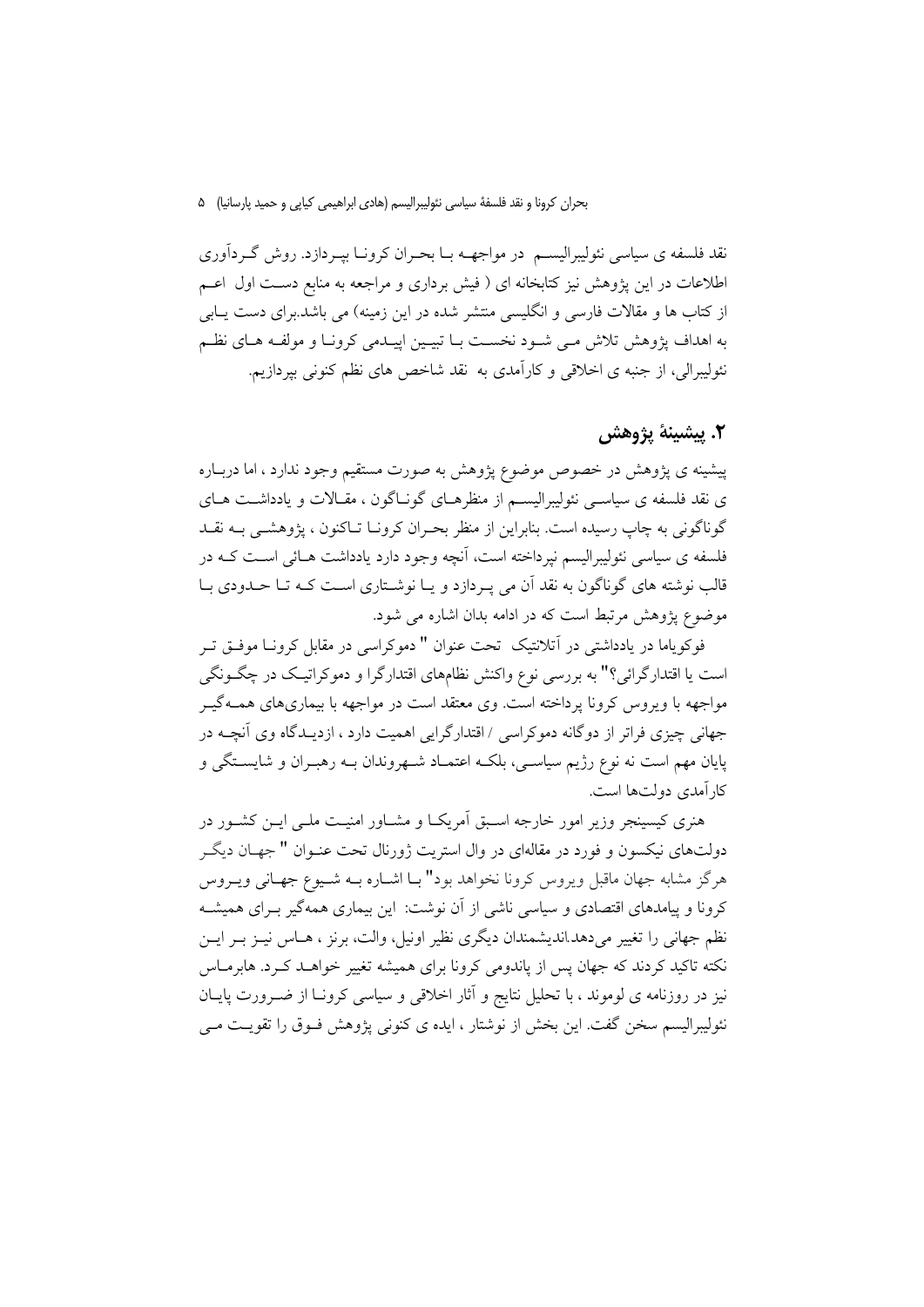نماید تا با آشکارسازی ضعف و ناکارامـدی نئولیبرالیســم در مواجهــه بــا بحــران کرونــا ، از ضرورت عبور از نظم کنونی بتواند سخن گوید.

در بین نوشتاری که در ایران درباره ی کرونا در حوزه ی مربـوط بـه مسـائل سیاســی و اجتماعی به چاپ رسید مـی تـوان بــه مقالــه ی ارزشــمند دکتـر محســن خلیلــی دربــاره ی "برساختن گمینشافت مجازی در روزگار کرونـا" و مجموعـه مقـالاتی کـه در پژوهشـنامه سیاسی به چاپ رسیده است ،نیز اشاره نمود.

### ۳. چهارچوب نظری

نئولیبرالیسم ، شاخه ای اصلاح شده از لیبرالیسم سیاسـی مـی باشـد کـه از افکـار اقتصـادی فريــــدريش هايـك (Friedrich August von Hayek) و ميلتـــون فريــــدمن (Milton Friedman) نشات می گیرد و در دهه ی ۱۹۸۰ بـا اصـلاحات سیاسـی و اقتصـادی مارگــارت تــاچر در انگلستان و رونالد ریگان در آمریکا مطرح شد. آنهـا دریـی ایجـاد بازارهـای اقتصـادی آزاد، کاهش نقش دولت در ایجاد خدمات عمومی و اجتماعی ، گسترش رقابت آزاد برای نیل بـه منافع ، خصوصی سازی و ترویج داروینیسم اجتمــاعی ٔ هســتند. (Giroux,2004) از دیــدگاه نئولیبرال ها ، دولت هرگز نباید آزادی افراد را محدود نماید. از نظر آنها دولت هیچگاه نبایــد به کنترل جامعه بپردازد و به افراد دستور دهد که چگونه از سرمایه خود استفاده نماینــد و یــا اینکه در بازار دخالت نماید. (Hall,2012,9)

در جهان نئولیبرال ، شرکت های اقتصادی و چند ملیتی ، بدون هیچ گونه مانع سیاســی و اقتصادی اما تحت چتر حمایتی ارتش اَمریکا به رقابت بـا یکـدیگر مـی پردازنـد.( Harvey, 2005) موضوعی که به نظامی گری و افزایش خشونت در دولت هـای نئـوليبرال دامـن زده است. نئـوليبرال هـا ارزش هـاي بـازار آزاد اقتصـادي و كسـب سـود اقتصـادي را ماهيـت دموکراسی تعریف می کنند و از این طریق پایه هـای دموکراسـی اجتمـاعی را مـورد حملـه قرار می دهند . آنها هرگونه عاملیت اجتماعی و مقاومت در برابـر نظـام سـرمایه داری را رد می نمایند و در عوض بـه تـرویج ارزش هـای اقتصـادی همچـون هزینـه -فایـده ( - Cost Benefit)، رقابت نامحدود و حاکمیت شرکت هـای اقتصـادی در جامعـه مـی پردازنــد . بــه همین دلیل در یک نظام نئولیبرال ، تصمیم سیاسی و اجتماعی را شرکت های اقتصـادی مـی گېرند و نه دولت و شهروندان جامعه.(Giroux, 2008)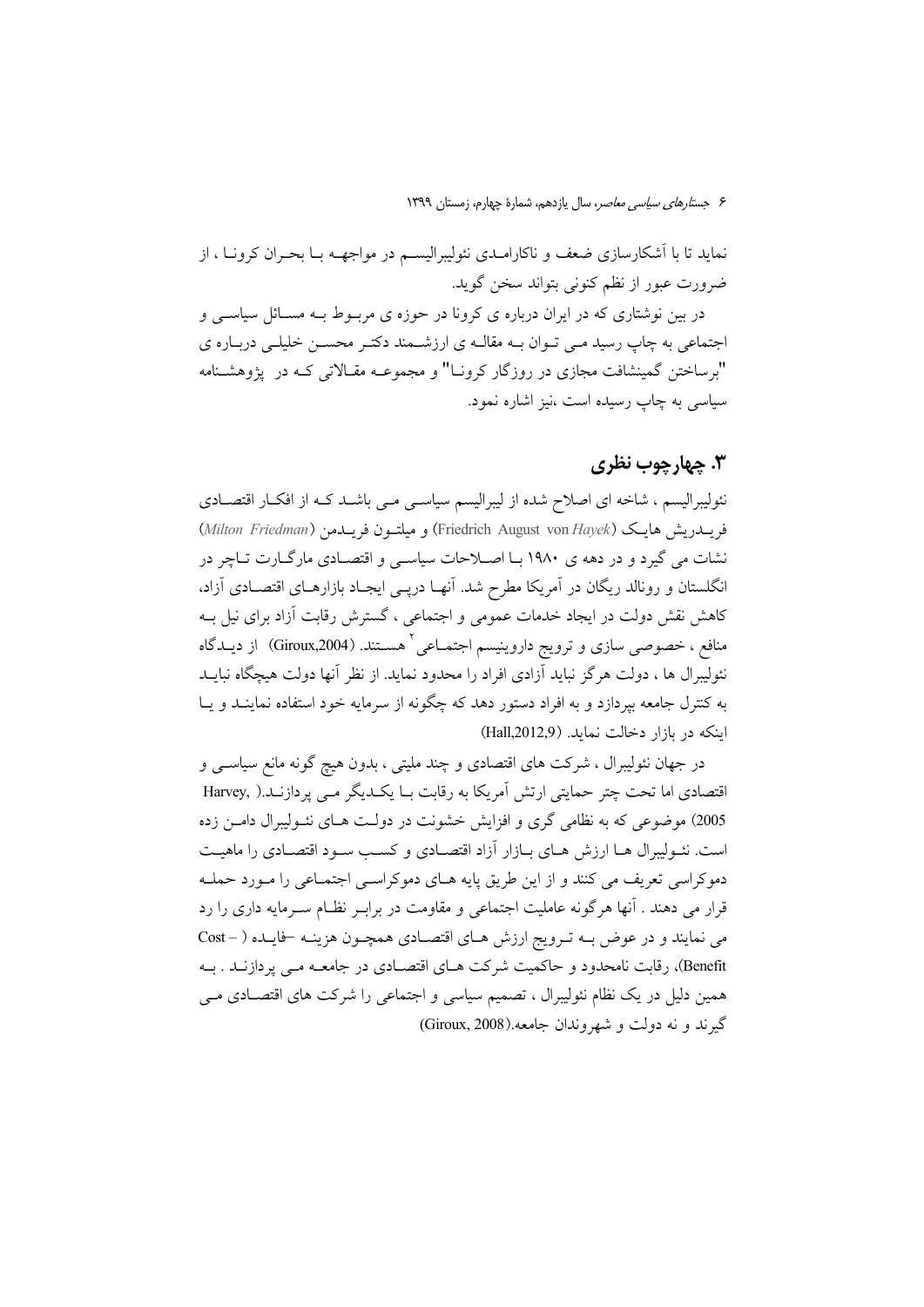بحران كرونا و نقد فلسفة سياسي نئوليبراليسم (هادي ابراهيمي كيايي و حميد پارسانيا) V

در جهان نئولیبرال، مقصود از آزادی ، آزادی اقتصادی است ، به همین دلیل آنان فرهنگ مصرف گرائی و نیز خودِ مصرف گرائی را به اسم فردگرائی رواج می دهند. مصـرف گرائـی در دیدگاه نئولیبرال ها با آزادی های فردی یکسان انگاشته می شود و ازینروی ممکن است برای بسیاری اغواء کننده باشد. نظام های نئولیبرال ، مصرف گرائی را به عنوان یـک فرهنـگ دموکراتیک و آزاد تبلیغ می کنند و نسبت به مسائلی نظیـر فقـر، گرسـنگی و بیکـاری ، بـی تفاوت هستند(Hooks, 2000) به گونه ای که بی تفاوتی نسبت به حمایت از اقضار ضعیف جامعه و بيمه سلامت عمومي ، به وجه قالب نظام هاي تئوليبرال در سـال هـاي اخيـر بــدل شده است.

فردگرائی افراطی ، تاکید بر رقابت به سبک داروینیسم ، اعتقاد بـه طبیعـی بـودن قــوانین اقتصادو لزوم عدم مداخله ی دولت برای اصلاح شرایط موجـود اقتصـادی و اجتمـاعی ، از پایه های مهم فرهنگ نئولیبرال می باشد. نسلط اقتصاد و ارزش هـای اقتصـادی بـر فرهنـگ باعث می شود ، روح و معنویت تولیدات فرهنگی از بین برود و هرچیز در سایه ی ســود و منفعت مادی و اقتصادی معنا یابد و ارزش هائی مانند نوع دوستی ، همـدلی و سـایر ارزش های والای انسانی ، فدای رقابت و خودخـواهی گردنــد. (محمــدی،۱۳۹۳،۱۳۹۳) بــه عبــارتی بهتر ، همه ی تولیدات فرهنگی به سطح کـالائی بـرای فـروش کـاهش مـی یابنـد و ارزش معنوی خود را از دست می دهند.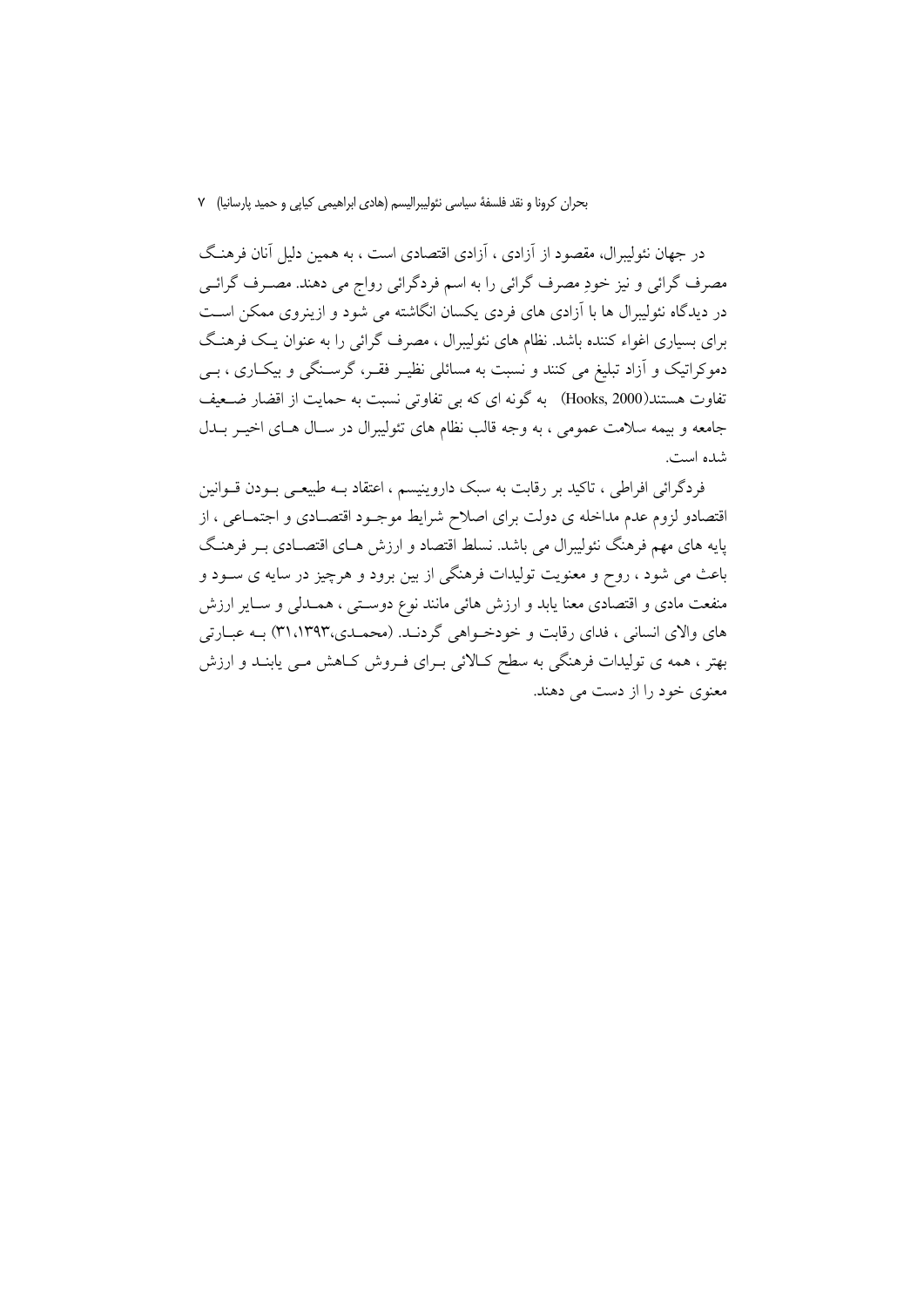

### ٤. کرونا : از ایپدمی تا پاندومی

تهدیدات بیولوژیک ، تاثیرات قابل توجهی بر تمدن های بشری در طیٍّ قـرن هـای متمـادی داشته است.ویروس کرونا نیز به مثابه ی یک " تهدید بیولوژیک" و در قالب یـک "رخــداد نابهنگام " بشر را با یکی از بزرگترین رویداد های تاریخ معاصـر مواجـه نمـوده اسـت. ایــن بیماری نخستین بار از شهر ووهان چین شیوع یافت و سپس به سایر مناطق جهان گسترش یافت و هم اکنون دارای همه گیری وسیعی می باشد ، به نحوی که نزدیک به نیمی از مـردم جهان در قرنطینه ی اجباری به سر می برند(جان پرور،۱۳۹۹:۱۶۹۷) ازینوروی از یک اپیـدمی محلي به يک ياندمي جهاني تغيير شکل يافته است.

ویروس کرونا به خانواده ی بزرگی از ویروس هائی اطلاق می شود که در میـان برخــی از حیوانات ، از جمله شتر، گربه و خفاش ، گردش می کند. این ویروس ها از نظر ترکیبـات شیمیائی و مشخصات ژنتیکی ، شباهت زیادی باهم دارند و به نوعی به یک "تاج" شـباهت دارد ، به همین دلیل به آن "ویروس کرونـا" و یـا همـان "ویـروس تـاج دار" مـی گوینـد.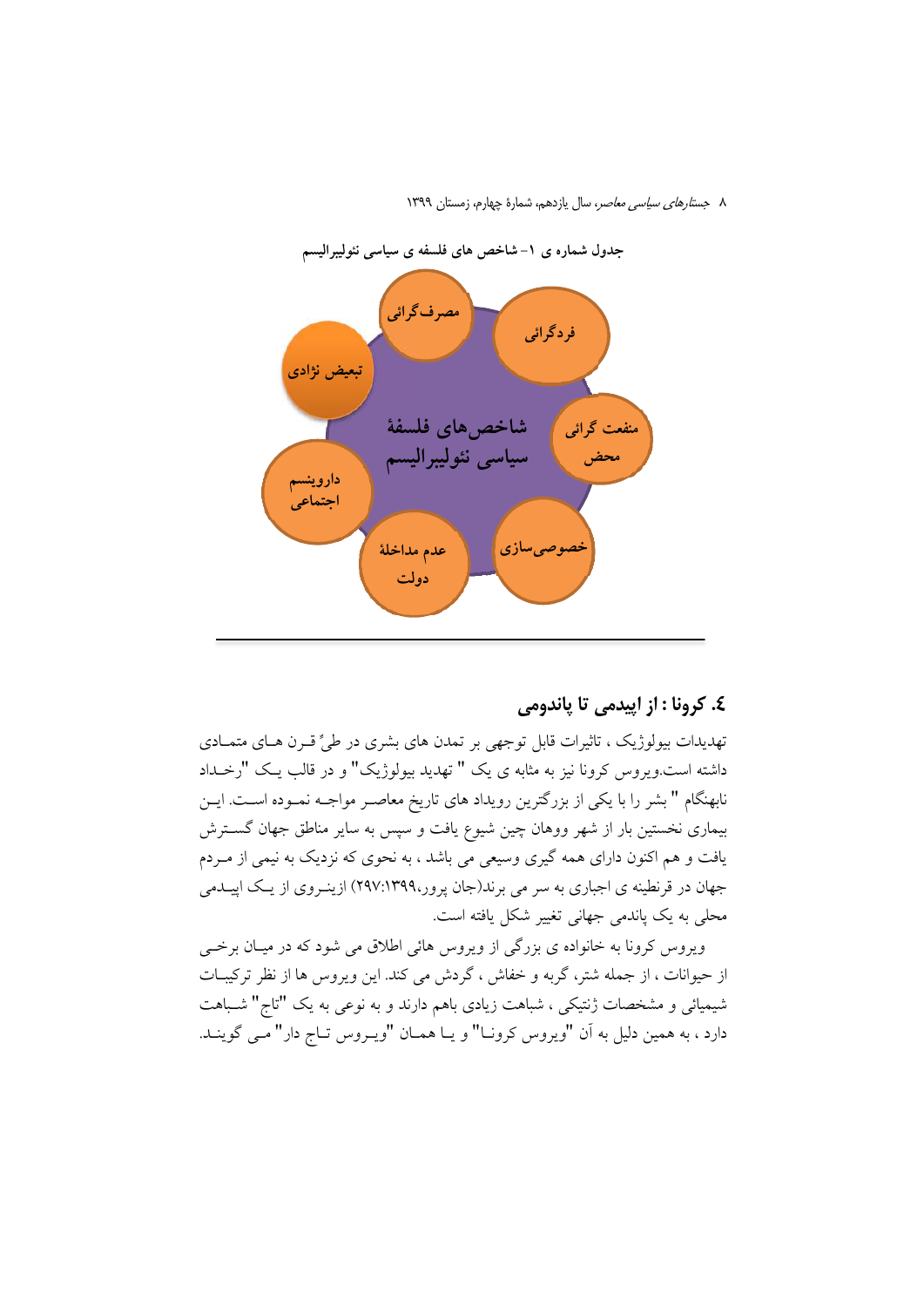بحران كرونا و نقد فلسفهٔ سیاسی نئولیبرالیسم (هادی ابراهیمی كیایی و حمید پارسانیا) ۹

بیماری که به تعبیر بسیاری ، از قضا اَمده است تــا تــاج را از ســر نظــم روزمــره ی موجــود ب دار د.

علی رغم گستردگی بحران کرونا ، این اولین بار نیست که جهان با چالش یک بیمـاری همه گیر روبرو می شود . بررسی های تاریخی نشان می دهـد کـه در گذشـته نیـز بیمـاری هائی نظیر طاعون، تیفـوس، وبــا، اَنفـولانزای اسـیانیائی ، اَنفـولانزای اَسـیائی و اَنفـولانزای خوکی ، بسیاری از کشورهای جهان را درگیر کرده و سبب مرگ هزاران هزار انسان در یهنـه ی این کره ی خاکی شده است. بحران عالم گیر کرونا ، امروزه جهانی ترین چـالش بشـری است و پنج قاره زمین را مبتلا کرده است. کرونا را پدیده ای طبیعی بـدانیم یـا جهشــی نـادر در طبیعت، بلای اَسمانی برای تنبیه بشریت یا شیطانی که جوامع مذهبی را تهدید مـی کنـد، در هرحال آمده است و تا روزگاری چند مهمان بشریت خواهد بود. عـالم گیــر شــدن ایــن ویروس به مهم ترین و اثرگذارترین مسئله ی جوامع بشری تبـدیل شـده اسـت.تاثیرگذاری این ویروس بر تمامی مناسبات سیاسی، اجتمـاعی و اقتصـادی و فرهنگـی جوامـع بشـری اجتناب نابذير است(حت ساز،١٣٩٩:١٥٢)

امروزه این ویروس کوچک، به مثابه ی یک "رخداد" ، بر جهانی کـه بـه نظـم روزمـره موجود عادت نموده بود ، شوکی گسترده وارد نمود. جهان در شوک پاندمی ویروســی فــرو رفت که آمادگی مقابله با آن را نداشت.مدارس و دانشگاه ها تعطیل شد ، بورس سقوط ک د ، بیکاری افزایش یافت ، بیماری های روانی فزونی یافت و به طور کلّـی مفهــوم زنــدگی در يرتو اين ياندمي در حال تغيير يافتن است.

## ٥. کرونا و نئوليبراليسم

پــس از فروپاشــي شــوروي و مســلط شــدن ديــدگاههــاي تــاچر و ريگــان كــه از اســاس کوچکسازی دولتها را به صورت افراطی دربرمی گرفت و بـا همکـاری بانـک جهـانی و صندوق بین المللی پول که بازوهای اجرایی این ایده بودند، تقریباً به جـز کشـورهای حـوزه اسکاندیناوی، جهان ذیل این تفکر شکل گرفت.همانظور که اشاره شد، از ویژگی های ایــن تفکر، خصوصی سازی بسـیاری از نهادهــای دولتــی و آزادســازی شــتاب زده ایــن نهادهــا و واگذاری به ایر ثرو تمندان برای کاهش هزینههای دولتها و چایک تر شدن دولتهها سود. در اّن مقطع، متفکران جهان با توجه به اتفاقاتی که در حال رقم خوردن بود نتوانستند پیش بینــی کنند این تفکر به کدام سمت میرود.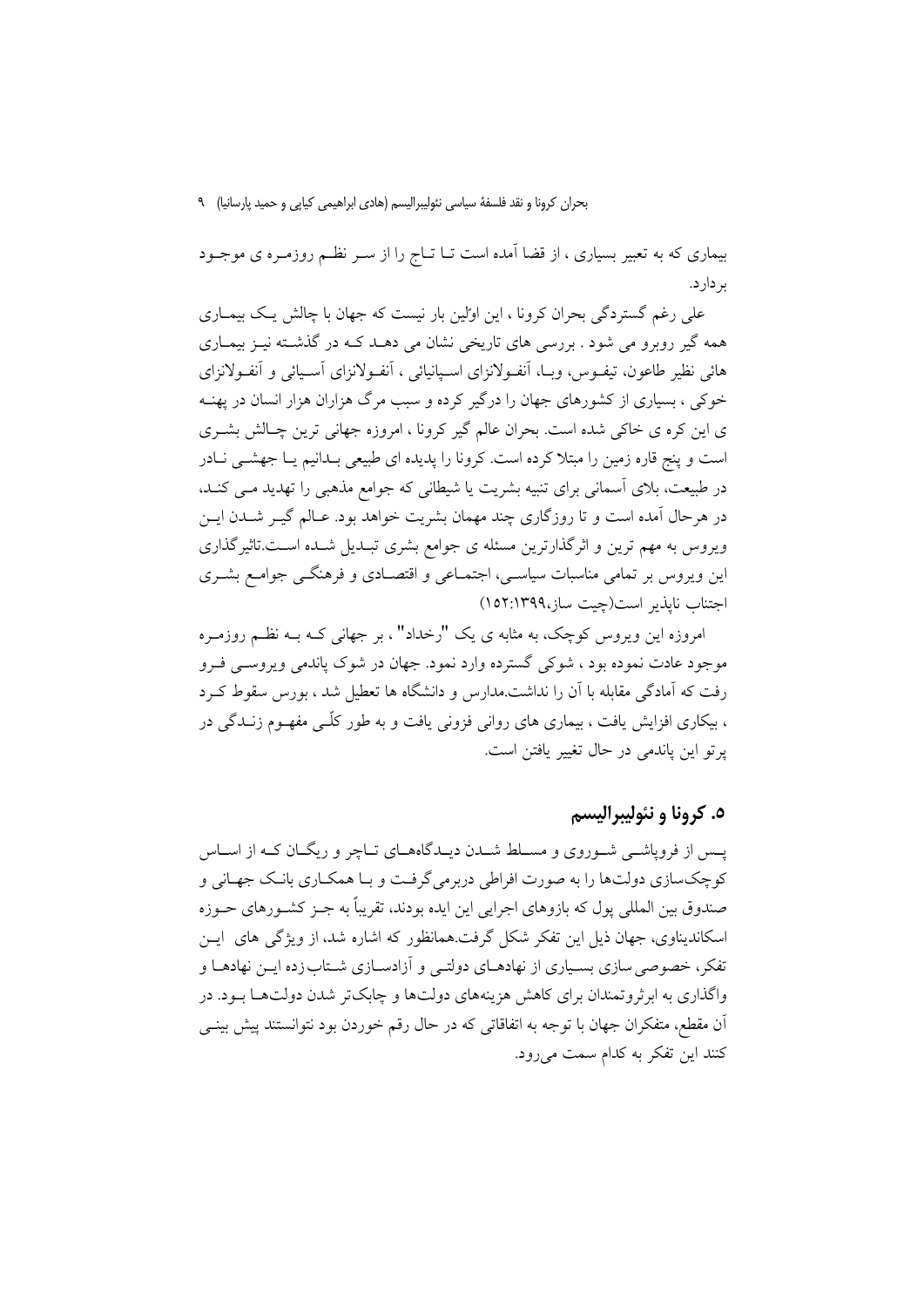شروع بیماری همه گیر کرونا و رسیدن این تفکر به حوزه بهداشت و درمـان ، و تلفـات ناشی از آن در بین طبقات کـارگر و پـائین جامعــه بــه دلائلــی کــه نشــات گرفتــه از فلســفه نئولیبرالیسم بود نظیر تاکید این نوع نظام بر بخش بیمه ی خصوصی ، این نظام فلسفی را بــا چالش مواجه نموده است.بسیاری از تئوریسینهای نئولیبرالیسم به خاطر این تلفات بـالا کـه از جامعه کارگر و طبقات پایین در حال رقم خوردن است در یک دگردیسی با سـرعت بـالا معتقد شدند هرچند ايده نئوليبرال هنـوز هــم بهتـرين شـيوه اسـت امـا در حـوزه درمـان و بهداشت بايد به سمت دولتي شدن حركت كرد، چون همان نيروهايي كه ذيل طبقات كــارگر موجب رشد چرخ دنده های نئولیبرالیسم می شوند از بین خواهند رفت و حال در این مقطـع حداقل باید تجدیدنظر صورت گیرد که می توان به واکسیناسـیون رایگـان در مـثلاً آمریکـا و انگلیس و قرنطینههای سراسری طولانی مدت اشاره کرد.

اگرچه بسیاری از متفکران نئولیبرالیسم ، به ضعف نظـام سیاسـی و فلسـفی نئــولیبرال در حوزه ی بهداشت و درمان را پذیرفته اند و آنان مجبور به اعتراف در این مـورد شـده انــد ، اما به باور بسیاری از اندیشمندان و متفکران ، این ضعف تنها به حوزه ی بهداشت و درمـان که در برگیرنده ی دیدگاه های نئولیبرالیسم در زمینـه ی خـدمات عمـومی اسـت ، محـدود نگشت، بلکه بسیاری از شاخص های این نظام را که اصولاً پایه و مبنــای آن را تشــکیل مــی دهد با چالش اساسی و ماهیتی مواجه نموده است و آن را در معـرض نقـد اندیشــه ســوز و انديشه ساز قرار داده است.

٦. کرونا و نقد شاخص های اساسی فلسفه سیاسی نئولیبرال

کرونا به مثابه ی یک رخداد نابهنگام ، سیستم سیاسی و اقتصادی نظام سیاســی غــرب را کــه عمدتاً مبتنی بر ارزش های فلسفی –سیاسی نظام نئو لیبـرال مـبی باشــد را بــا پرســش جــدی مواجه نمود. اینکه نظام سیاسی و فلسفی غرب در مواجهه با رخدادی که خــود را در قالــب ویروس کرونا نشان داد از چه نقاط ضعف و قوتی برخوردار بوده است تــا از خــلال آن بتوان به نقد آن یرداخت، بیش از همه نیازمند آن است کـه هریـک از شــاخص هــای نظــام سیاسی مزبور را در چارچوب مواجهه با ایپدمی کرونا مورد بررسی قرار دهیم.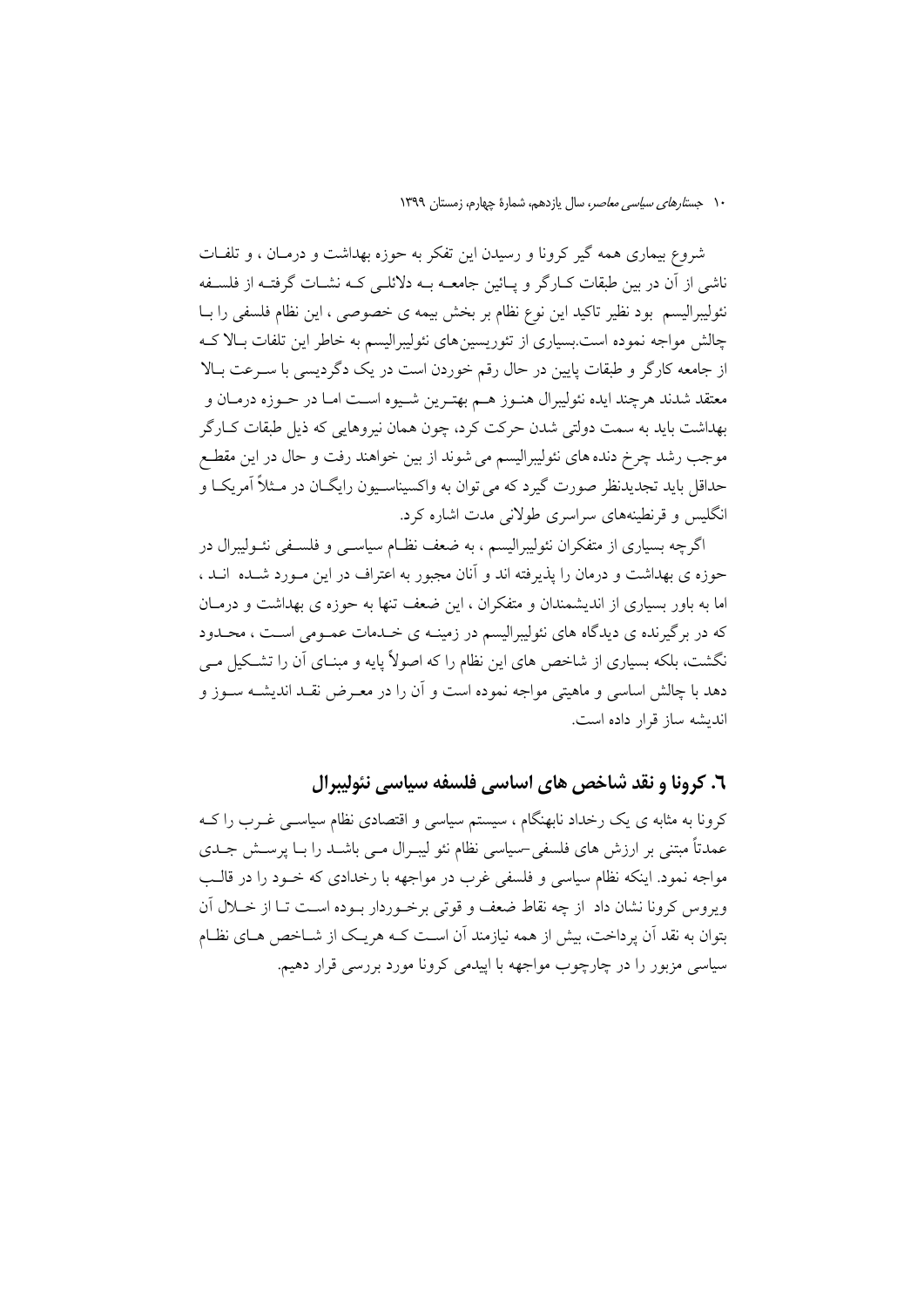بحران كرونا و نقد فلسفة سياسي نئوليبراليسم (هادي ابراهيمي كيايي و حميد پارسانيا) ١١

۱.۶ داروینیسم اجتماعی

بر اساس نظریهی داروینیسم اجتماعی جوامع انسانی مانند ارگانیسمهای زیستی بـا یکـدیگر منازعه میکنند (گیدنز،۱۳۸٦:۱۳۸۰) داروینیسم اجتماعی کـه در نظریــه ی نئولیبرالیســم تبلــور می یابد ، بر این اصل استوار می باشد که در مسیر تطور تمدنها کسانی کـه قـادر بــه تنظـیم خود با شرایط موجود نیستند از گردونهی حیات حـذف و منقـرض خواهنـد شـد. بـر ایـن اساس رها کردن بیوهها و پتیمان که در حال جـلـال بــا مــرگ و زنــلـگی هســتند سرشــار از منفعت مي باشد . بنابراين داروينيسم اجتمــاعي \_قائــل بــه حــذف طبيعــي ضــعيفان، فقــرا و بیماران می باشد.

در جریان شیوع بحران کرونا بر مبنای همین مشی داروینیستی که در نئولیبرالیسم متبلــور شده است ، بیماران ، سالمندان و به طور کلی کسانی که برای دولت هزینه زا هستند ، بایــد از گردونه ی حسات حیذف گردند.اندیشیکده ی آمریکیائی "گیت استون" (Gate stone) دریادداشتی در همین خصوص راجع به وضعیت بغـرنج سـالمندان مبـتلاء بــه کرونــا مــی نويسد:

یزشکان در طی هفته ها مجبور بودند در خصوص اینک چچه کسانی بایـد خـدمات اضطراری دریافت نمایند ، دست به انتخاب بزنند . پروتکل های جدید کـه بـه پرسـنل پزشکی از سوی دولت ارائه شده است ، از پرسنل پزشکی عملاً مے خواهـد ، بیمـاران سالمند را به حال خود رها نماید. (Kern, 2020)

لبٍّ كلام اين دستورالعمل اين است كه از فرض بنيـادي اخــلاق اجتمــاعي مــان ، يعنــي دلواپسی برای افراد مسن دست برداریم . این دستورالعمل همان داروینیسم اجتماعی مـدرنی است که در گذشته برپایه ی ایدئولوژی نژادیرستانه نازسیم و چگـونگی قتـل عـام وحشـیانه عقب ماندگان ذهنی و کشتارجمعی و بی رحمانــه طبقــات فرودســت و غیــر مولّــد جامعــه توسط هیتلر دنبال می شد و همچنین یاد آور سیاست هائی است که فوکـو اَن را "مــدیریت مرگ" (Death Management) می نماد " و به تعبیر وی در قالب "حکومتمنـدی" ( Govern mentality) نئوليبراليسم تعبيه شده است.

اکنون و با شیوع کرونا در دنیا گویی اندیشههای اسپنسر و سایر داروینیستها از لابــلای سطر کتابهایشان بیرون آمده و جان تازهای به خود گرفته است. مبتنی بر مشی داروینیسـم، بیماران سالمند کرونایی باید به حال خود رها شوند تا در آغوش مرگ جای گیرند بیمـاران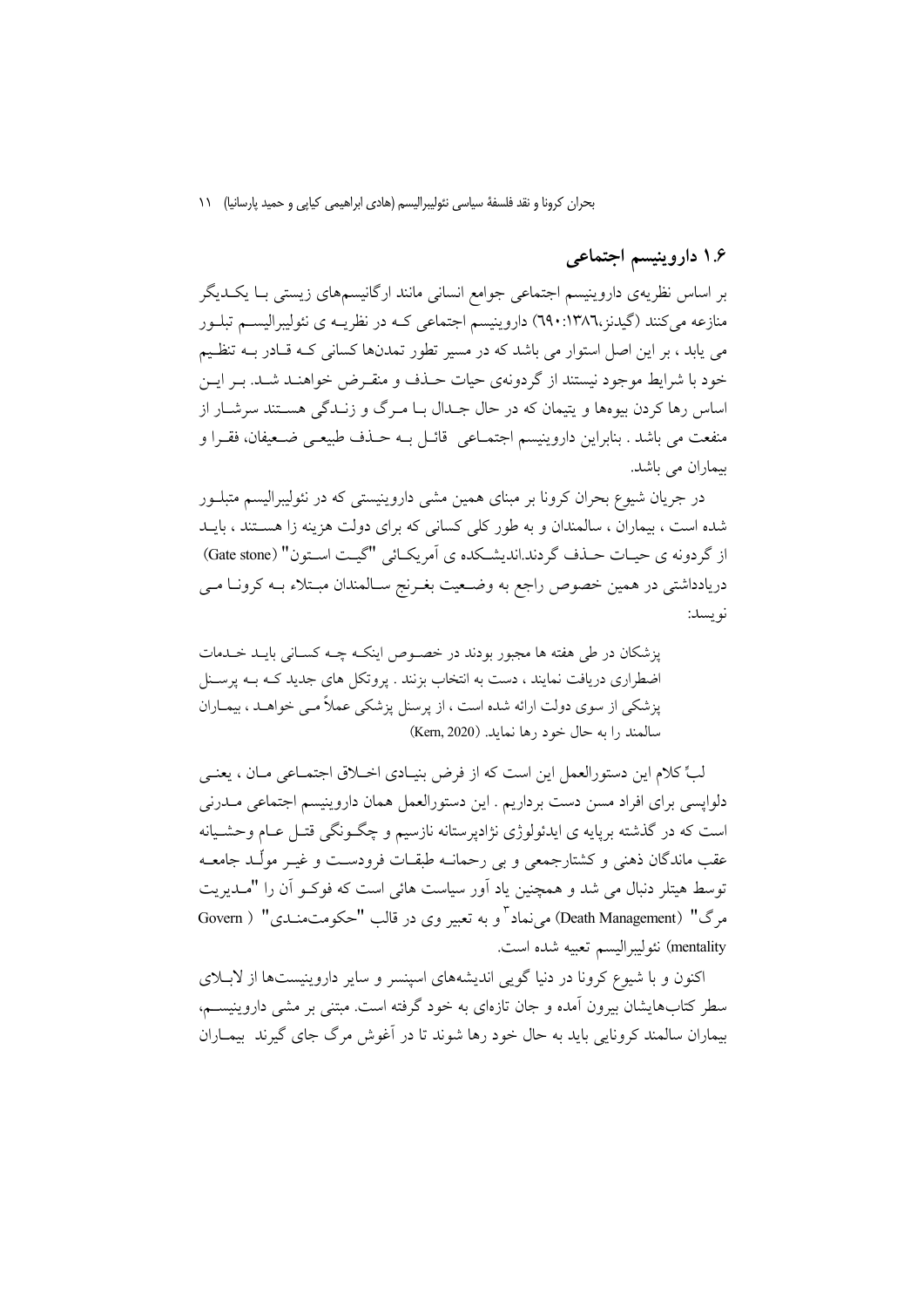دارای سندروم داون حق پذیرش در برخی بیمارستانها را ندارنـد تـا اینکـه دسـت طبیعـت بيايد و مبتني بر گزينش طبيعـي جــان آنهــا را بســتاند؛ سفيديوســتان از حــق حيــات ســهم بیش تری نسبت به سیاهپوستان دارند و فقیران محکومند تا در صف اول ابـتلاء بـه کرونـا و مرگ ناشی از آن قرار گیرند. آن صفهای طویل، قفسههای خالی و خرید سلاح نیز بیــانگر جدال بر سر بقاست که از بطن سبکزندگی داروینیستی برخاسته اسـت. بنـابراین آنچــه کــه جهان کنونی را به محل ستیز انسانها و تمدنها تبدیل ساخته و در حـال تســخیر ســنگر بــه سنگر آرمانها و اصول اخلاقی است چیزی جز داروینیسم اجتماعی نمی باشد.

### ۲.۶ تبعیض نژادی

همزمان با شیوع همـه گیـر ویـروس کوویـد -۱۹ در ایـالات متحـده آمریکـا ، آمریکاهـای آفریقائی تبار ، بیشترین آسیب را متحمل شدند . براساس آمار و ارقام منتشـر شـده از شــمار مبتلایان و جان باختگان آمریکا ، در برخی از ایالت ها که سیاهان در اکثریت نیستند ، تعــداد ابتلاء و مرگ و میر آنها ، بیش از سایرین است. بـه عنـوان نمونـه در شـیکاگو ، جـائی کـه ساکن اَمریکائی — اَفریقائی تبار ، کمتر از یک سوّم جمعیت را تشکیل مـبی دهنـد ، بـیش از نیمی از کسانی که به این ویروس مبتلاء شده اند ، سـیاه پوسـت هسـتند و تلفـات در آنجـا بسيار نگران كننده اسـت. سـاكنان آفريقـائي –آمريكـائي ، ٧٢ درصـد از كسـاني را كــه بــه ویروس کرونا مبتلا ء شده اند را تشکیل می دهند. سـیاه پوسـتان نسـبت بـه بیمـاران سـفید یوست خدمات پزشکی، بھداشتی و مراقبتی با کیفیت پائین تری دریافت مبی کننـد . گمانـه زنی ها حاکی از آن است که این عدم تناسب بـه دلیـل عوامـل مختلفـی اسـت. آمریکـائی-اَفِرِيقائی تبارها به احتمال زياد ، درمحلّات فقيرنشين زندگی می کنند ، در مشــاغل خطرنــاک کار می کنند و زمینه هـای بهداشـتی و دسترسـی محـدودتری بــه مراقبـت هـای بهداشـتی دارند. (Zapolski &Oruche: 2020)

براساس برنامه تحقیقاتی «تعقیب کرونا»، نرخ مرگ و میر سیاه یوستان بر اثـر کرونــا ٢/٤ برابر بیشتر از سفیدپوستان در آمریکاست. براساس نتایج این تحقیقات سرخ پوستان و لاتـین تبارها نیز در آمریکا ۱/۵ برابر بیشتر از سفید پوستان بـر اثـر کرونــا جــان خــود را از دســت می،دهند. این فقط سیاه پوستان نیستند که در معـرض نـابرابری و توزیـع نامناسـب خــدمات بهداشتی و درمانی قرار دارند، بلکه دیگر اقلیت های نژادی و قــومی از جملــه لاتــین تبارهــا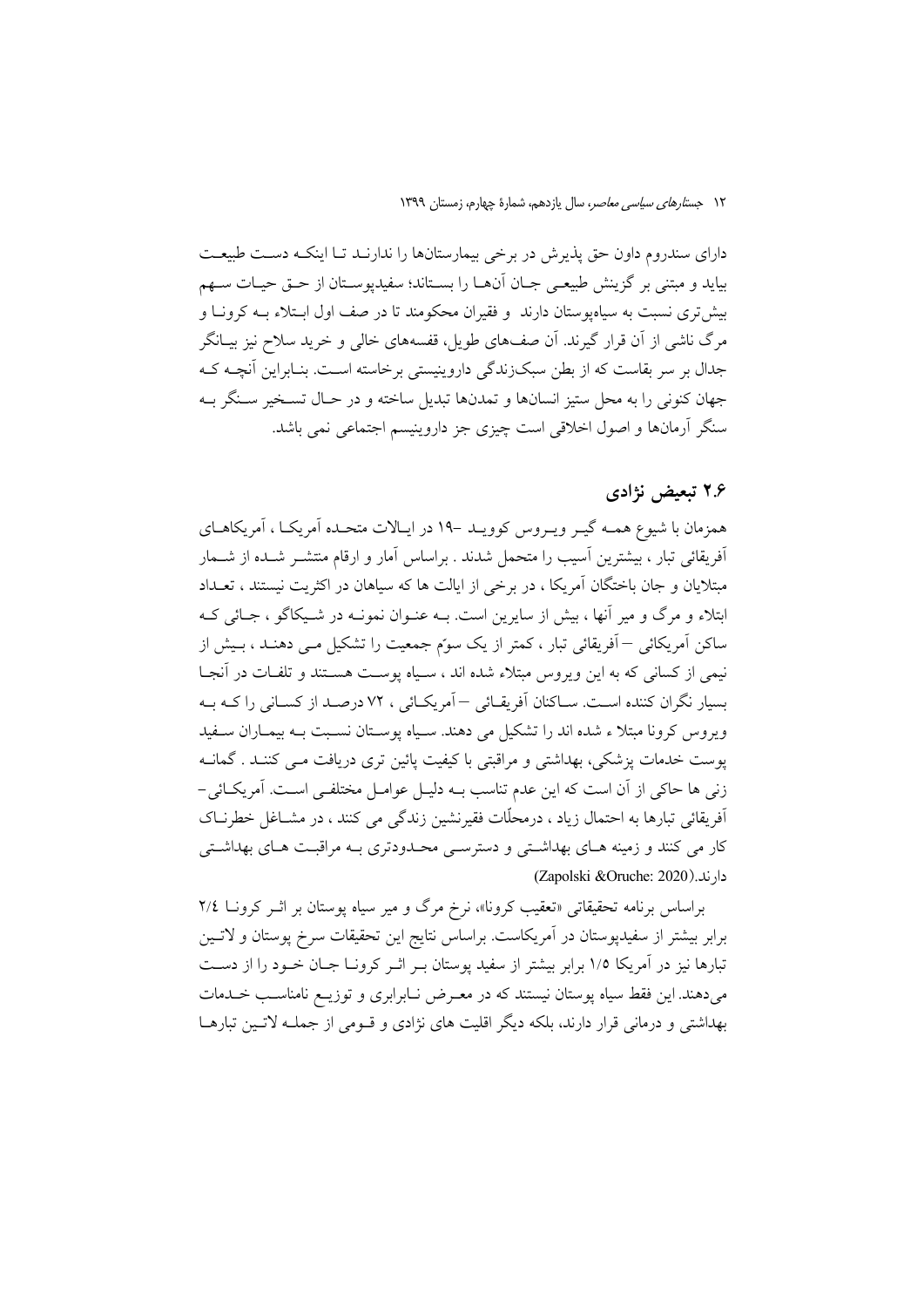بحران كرونا و نقد فلسفة سياسي نئوليبراليسم (هادي ابراهيمي كيايي و حميد يارسانيا) ١٣

نیز در آمریکا با همین چالش ها و مشکلات روب و هسـتند و از جملــه در ایالــت تگــزاس، حدود ٥٥ درصد از آمار مرگ و ميرها بر اثر كرونا متعلق به لاتين تيارها بوده است.

## ۳۶ منفعت گرائی محض

چامسکی معتقد است ، ازمدتها پیش نئولیبرالیسم می دانست که یک بیماری فراگیـر و کمـی متفاوت با بیماری سارس (SARSr-CoV) که گونه ای از کرونا ویروس است، از راه خواهــد رسید و جهان را مبتلا خواهد کرد. سیاست نئولیبرالیسم می توانست برای پیشگیری از ایــن بیماری دست به کار شود و واکسن آنرا تهیه کند. اما کمپانیهای خصوصی دارو سـازی ( Big Pharmacy) همراه با لابی های وابسته، برایشان ساختن انواع کرم یودرهای جدید سـودآورتر از ساختن واکسن کرونا می باشد. ویروسی که جان مردم را بـه خطـر انداختـه اسـت و هـر روز پشته ای از کشته ها در سراسر جهان بجای می گذارد. توجــه داشــته باشــید کــه تهدیــد فلج اطفال با واكسن سالك (SALK) يايان يافت واكسنى كه توسط يك نهـاد دولتـي ســاخته شده بود و بدون ثبت اختراع در دسترس همگان قرار گرفت. همین اقـدام مـی توانســت در مورد ويروس كرونا انجام گيرد اما طاعون نئوليبراليسم مانع از آن شد.(Chomsky, 2020)

علاوه بر این نظام نئولیبرال و دولـت هــای برآمــده از آنــان بــیش از هــر نظــام دیگــری براساس منطق بازار ، نگران توقف یا اخلال در چرخه ی تولید مـی باشـند و از بـیم سـقوط اقتصادی و قدرت رقابت تمام تلاش خود را برای بازگشائی و حرکت بـه سـمت وضـعیت عادی به کار گرفته است. حکومت داری به این شیوه سبب شده است کـه یـک نـوع تقابـل بین حفظ حیات انسان و حفظ حیات اقتصادی در جوامعی که براسـاس فلسـفه ی سیاسـی نئولیبرالیسم اداره می شوند ، شکل گیرد ، به گونه ای که نحوه ی اداره ی کشور در این نــوع نظام ها را با چالش اساسی مواجه نموده است.

# ۴.۶ فر دگر ائی

یکی از شاخص های مهم نئولیبرالیسم این است که مسئولیت پذیری فردی را تنهـا راه حــل مشکلات اجتماعی می داند و بنابراین نیازی برای پرداختن به مسائل سیستمی گسترده تـر ، یاسخگوکردن نهادهای قدرت یا استقبال از مسئولیت پذیری همگـانی و جمعـی نیسـت. بـه عنوان یک سیاست مهار ، نئولیبرالیسم مشکلات اجتمـاعی را خصوصـی و شخصـی سـازی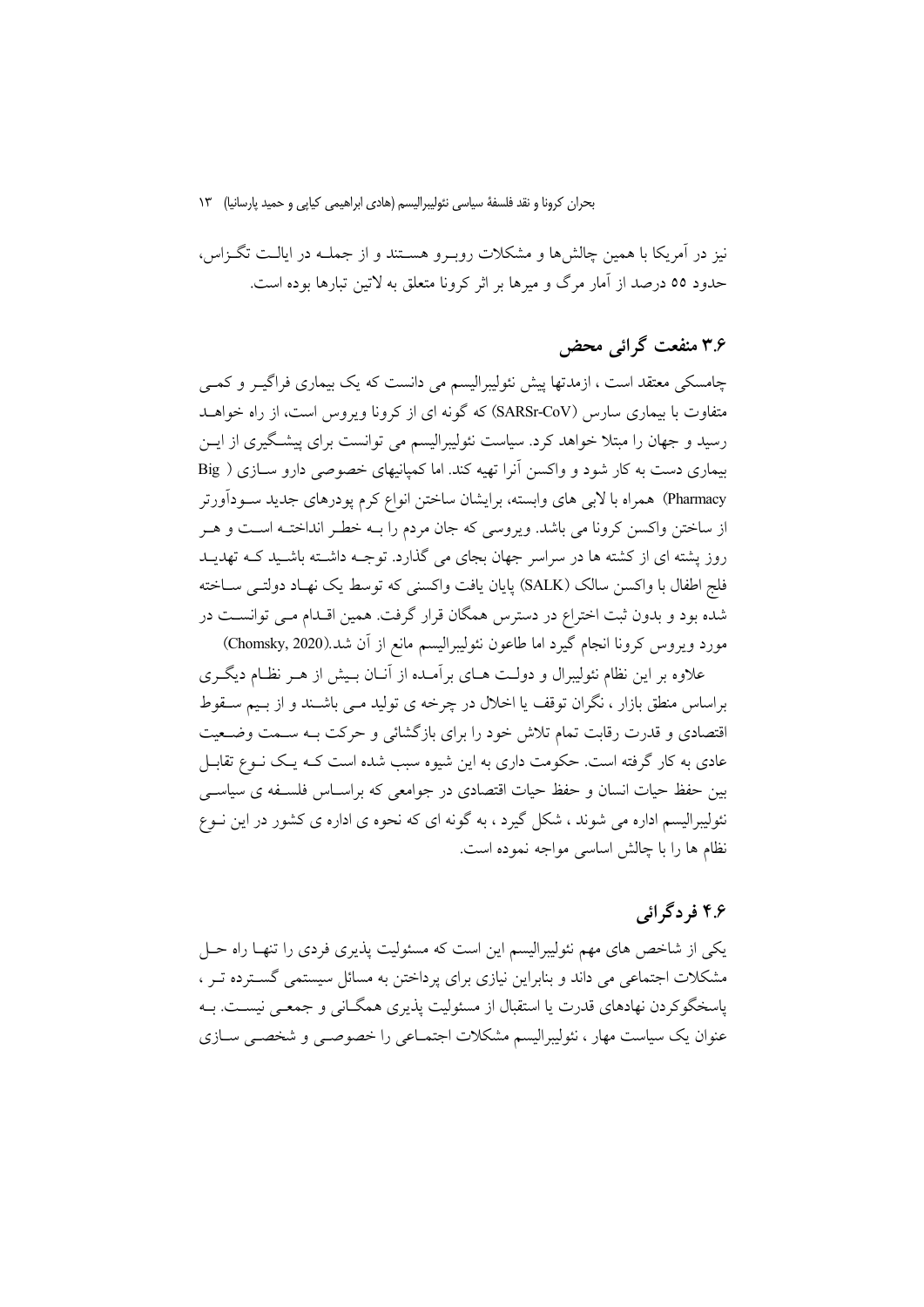می کند ، یعنی دست های خود را بـه عنـوان روشـی بـرای مهـار ایــن بیمـاری همـه گیـر (Rodriguez, 2020). لشو ئىلا

بسیاری از هنجارهای اخلاقی در شرایط ثبات و آرامش جامعــه ، ظــاهراً کــارکرد خــوبی دارند و در نتیجه از مبانی آنها در فلسفه ی اخــلاق ، دفــاع مــی شــود ، امــا در شــرایطی کــه زندگی افراد در یک جامعه در معرض خطر باشد ، در هرحال این کارکرد رنگ می بازد. بــه عنوان نمونه کسانی که اخلاقشان بـر مبنـای سـودگرائی و نفـع شخصـی باشـد ، از تمـامی شعارهای انسانی اخلاقی دست بر می دارند. در اخلاق همدلی و کمک بـه هــم نــوع ، بــه جای نزاع های خودخواهانه برای کسب بیشترین منفعت جلوه می کند. وقتی در نظـام هــای نئولیبرال ، فقدان سازوکارهای دولتی و سازمانی بـرای حـلٌّ مشـکلات گرسـنگی و کمبـود وسائل بهداشتی در کار است و همدلی انسانی تعریف مجزاء از سود جامعــه نداشــته باشــد ، در بحرانی به مانند کرونا ، این هنجارهای پنهان بـرملاء مـی شـود. (آیـت اللهـی ۱۳۹۹۰) در چنین شرایطی است که دزدی اقلام بهداشتی یک کشور از سوی کشور دیگـر، هـیچ قبحـی پیدا نمی کند. کشورهائی که مدعی رفاه طلبی برای همه ی انسان ها و تـرویج دموکراسـی و زندگی بهتر در قالب فلسفه ی نئولیبرالیسم برای همـه ی جهانیـان بودنـد ، امـروز بـه دزدان مدرنی بدل شده اند که محموله های بهداشتی کشورهای دوست خـود را مـی رباینـد ، بـه طوري كه "آندرس گيزل" (Andres Geisel) يكي از مقامات آلمــاني ، دولــت آمريكــا را بــه دلیل ممانعت از صادرات ماسک های تنفسی به رغم همه گیری ویروس کرونـا در جهـان ، به استفاده از تاکتیک غرب وحشی متهم می کند.(اخوان،١٣٩٩/١٠٨)

در هنگام مواجهه با یک فاجعه و بحران، مردم متوجه این موضوع می شوند کــه چگونــه وقتي به مثابه يک «جامعه» ظاهر مي شوند، قدرتمندتر از «افراد» هستند؛اما نئوليبراليسم چـون مبتنی بر ارزش ها و هنجارهایی مانند فردیت و خودخواهی و بـدون توجـه بـه انگیــزههـای اجتماعي انساني پديد آمده، در دوره ظهور كرونا به شدت ضد جنبه هـاي عـاطفي و انســاني نقش آفرینی کرده است. مناقشههای مردم در فروشگاهها، به سـرقت بـردن لـوازم بهداشـتی، رها كردن اجساد در خيابانها، بي اعتنايي به بيمــاران ســالخورده و دههــا اتفــاق از ايــن دســت نشان داد نئوليبراليسم نسبتي با تنظيم روابط اخلاقي و عــاطفي انســانها در شــرايط بحــران و مخاطره ندارد. جدا از اینکه در دوران پساکرونا چه اتفـاقی در ارزشـها و مفـاهیم فکـری رخ خواهد داد، اکنون ابعاد ماجرا روشن است؛ یعنی کاستی ها و نقصانهـای بنیادهـای فکـری و معرفتی نئولیبرالیسم آشکار شده و در وضعیت ناشی از فراگیری کرونـا، فردگرائــی نهفتــه در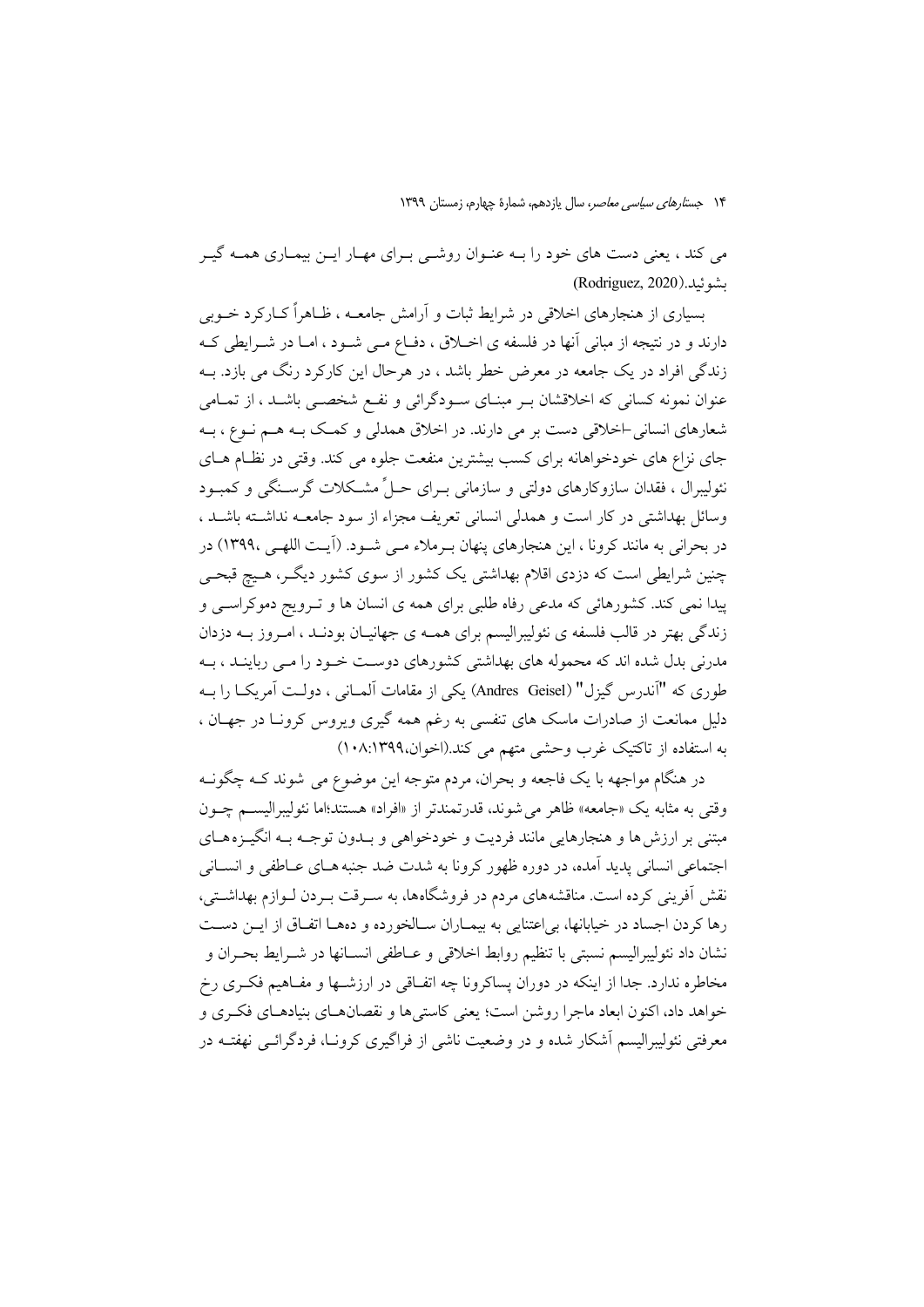بحران كرونا و نقد فلسفة سياسي نئوليبراليسم (هادي ابراهيمي كيايي و حميد پارسانيا) ۱۵

درون نئوليبراليسم سبب شد تا اخلاق، حقوق بشر و همبستگي ميان ملت ها در جوامعي کـه با نظام نئولیبرال اداره می شوند جای خود را به مسئولیت هرفرد در نجات خود و نـه نجـات جامعه قرار دهد.

### ۵.۶ ضعف خدمات عمومی

نظام سیاسی –فلسفی نئولیبرال، از ضعف گسترده ای در حوزه ی خدمات عمـومی رایگــان از جمله ، "خدمات درمانی " برخوردار می باشد. در ایــن نظــام ، "مراقبــت هــای بهداشــتی دولتی " وجود ندارد و به طورکلی آنان از نظام های مراقبت بهداشتی حمایت می کننـد کـه بیمه ی خدمات درمانی شان خصوصی است و داوطلبانـه خریـداری مـی شـوند. در چنـین نظام هائی ، سرمایه گذاران از حقٍّ مالکیت در مراقبت های بهداشــتی بیمــه شــده برخــوردار هستند ، يزشكان آزادانه فعاليت مي كنند و جامعه به لحاظ اخلاقي مكلف به ارائـه خـلـمات درمانی به همه ی افراد نیست. در این نظام فلسفی، تفسیر آزادی خواهانه از عـدالت ، مبتنـی بر پرداختن به نیازهای بهداشتی شهروندان با منافع عمومی نیسـت، بلکـه بـر انجـام فعالیـت های منصفانه و نامحدود استوار است. (Beachump,2013) در رویاروئی با بیماری همه گیــر جهانی به مانند کرونا در سـال ۲۰۲۰، خطـر پزرگـی کـه وجـود داشـت ، نـوع نگـاه نظـام نئولیبرالی به بیمه های خدمات درمانی بود که قائل به حمایت دولت در زمینــه هــای دولتــی نبود و تنها از بیمه های خصوصی حمایت می نمود. امری که به گسترش مرگ و میر ناشبی از ایپدمی کرونا در بین اقشار ضعیف و بی خانمانی که از توان مالی برای بهره مند شــدن از بیمه های خصوصی برخوردار نبودند و یا تـوان مـالی لازم بـرای انتخـاب آزادانــه خــدمات درمانی برخوردار نبودند، انجامید.

اگر فرایند جهانی شدن ارزش های نئولیبرال ، سرنوشت بهداشت و درمان عمومی را بــه بخش خصوصی واگذار نمی نمود ، مقابله با گسترش سـریع بیمـاری و افـزایش تلفـات آن کاملاً امکان پذیر بود و در صورت رعایت اصول زیست محیطبی ، بـه احتمـال زیـاد ایــن اپیدمی بروز پیدا نمی کرد.(کشتگر،٤٧:١٣٩٩) همین موضوع سـبب شـده اسـت کـه بحـران کرونا مشخصاً کارکرد نظام نئولیبرالیسم را در موضوع "سلامت" به زیــر پرســش بــرده و در درون آشوبي بريا نمايد.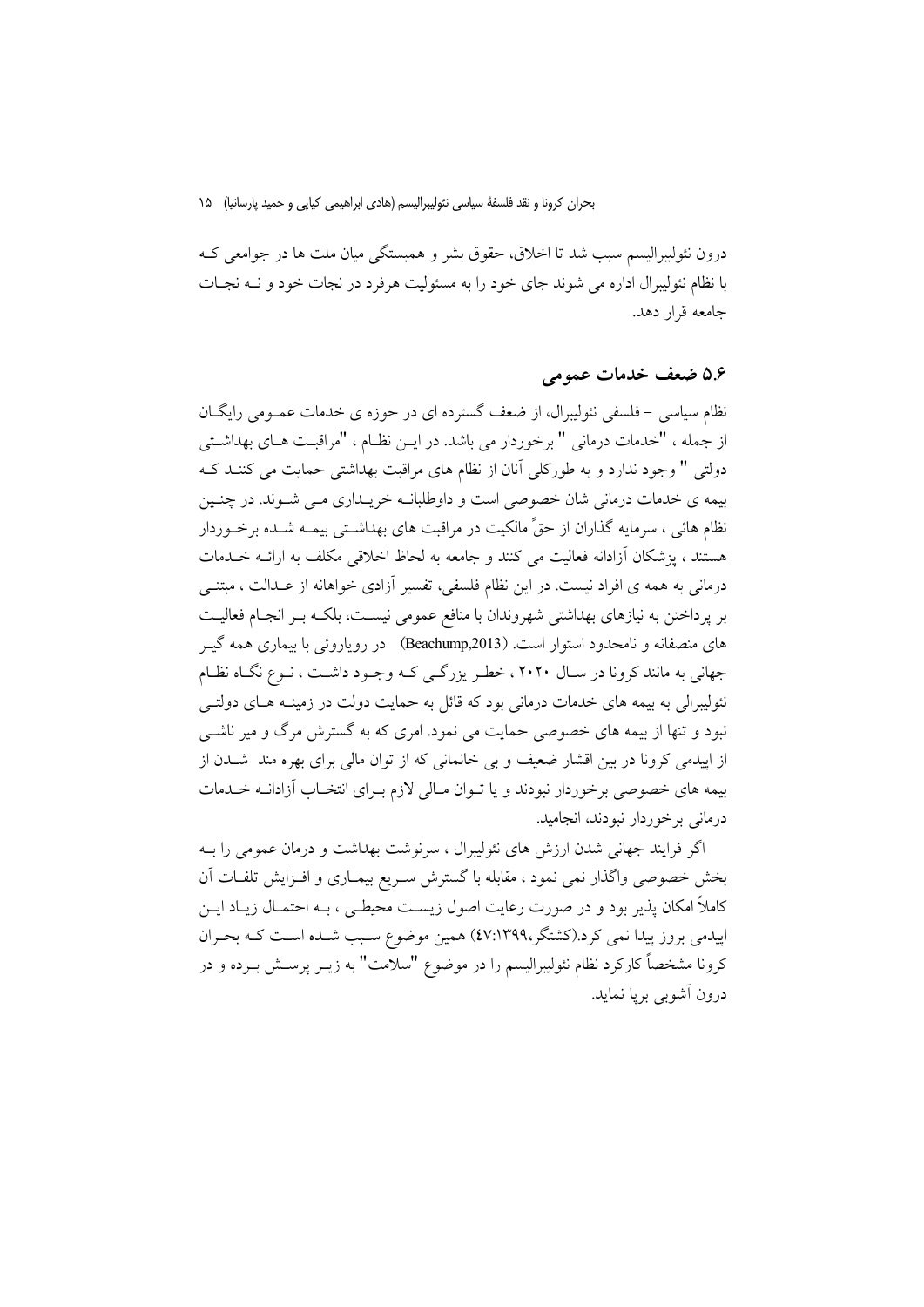#### ۶۶ خصوصی سازی

از دهه ۱۹۸۰، کشورهای غربی عمدتا تحت الگوی سیاسی نئولیبرالیسم اداره مبی شـوند کـه سیاست اجتماعی دولت.حور را با خصوصی سـازی و مقـرراتزدایـی در بـازار، جـایگزین کرده است. تحت تاثیر همین نگاه نئولیبرالیستی ، در ابتدای شروع ا پیدمی کرونا ، دولت هـا " ايمنى گله اى" را در دستور كار خود قرار دادند تا نظم خودجـوش جامعـه را از خطـر آن مصون نماید و به اقتصاد آسیب کمتری وارد آید.

ایمنی گلهای (Herd Immunity) [ایمنی جمعی] بر این پایـه اسـتوار اسـت کـه در تـاریخ جوامع بشری و اجتماعات حیوانی ، مرگ و زندگی بر مبنای انتخاب طبیعی است و بیمــاری ها می آیند و می روند. بنابراین با نابود شــدن بخشــی از انســان هــا و گلــه حیوانــات براثــر بیماری منتشر شده ، دیگران ایمن می شوند.(خلیلی،۱۳۹۹:۱۵۹) ایمنی جمعی بیشتر هماننـد اعتقاد بی قیدوشرط به بازار آزاد بر این فرض تکیه دارد که با عــدم کنتــرل و جــدی نگــرفتن بیماری همه گیر به بهترین شکل می شود بر آن غلبه کرد .اما این نگاه نئولیبرالیستی منجـر بــه خشونت عليه افراد ضعيف و فقير ،افراد سـالخورده و معلـول، بـي خانمــانهــا، يناهنــدگان و افرادی که در شرایط بیماری وخیم هستند ، شد ، به گونه ای که این افراد بیشـتر از همــه در معرض خطر مرگ ناشی از کووید –۱۹ (COVID-19) قرار گرفتند.

# ۷.۶ عدم مداخله ی دولت

باشیوع کرونا کنشگری دولت ها در عرصه ی داخلی و خارجی متحول شده اسـت. تــا قبــل از بروز این رخداد ، چنین تصوُّر می شد که با توجّه به جهانی شدن ، دیگر می توان دولت ها را محدود به دولت های حاکم کرد که بر مرزهای مشخصی مسلط باشند ، بلکه آنها لایـه لايه ، غير متمركز و بين المللي هستند.(Hameiri&Jones, 2016:78) اما شـيوع بيمـاري كرونـا این طرز تلقی را با چالش اساسی مواجه نمود.به گونه ای که امروزه دولت هـا در مبـارزه بـا این بیماری ، بی رقیب می باشند، با این مضمون که تمامی چشم و نگاه بشر به نقش آفرینــی دولت ها در مبارزه با این بیماری دوخته شده است.

تا پیش از شیوع بیماری کرونا ،نئولیبرالیست ها با این ادّعا که دولت مانع رشـد خلاقیـت نیروهای بازار می شـود، سیاسـت دولـت رفـاه درغـرب رازیـرسـوال بـرده ومعتقدنـد کـه برای گسترش بازار آزاد اختیارات دولت باید تاحد ممکن محدود گردد.(رومی،١٣٩٩:٧٥) امـا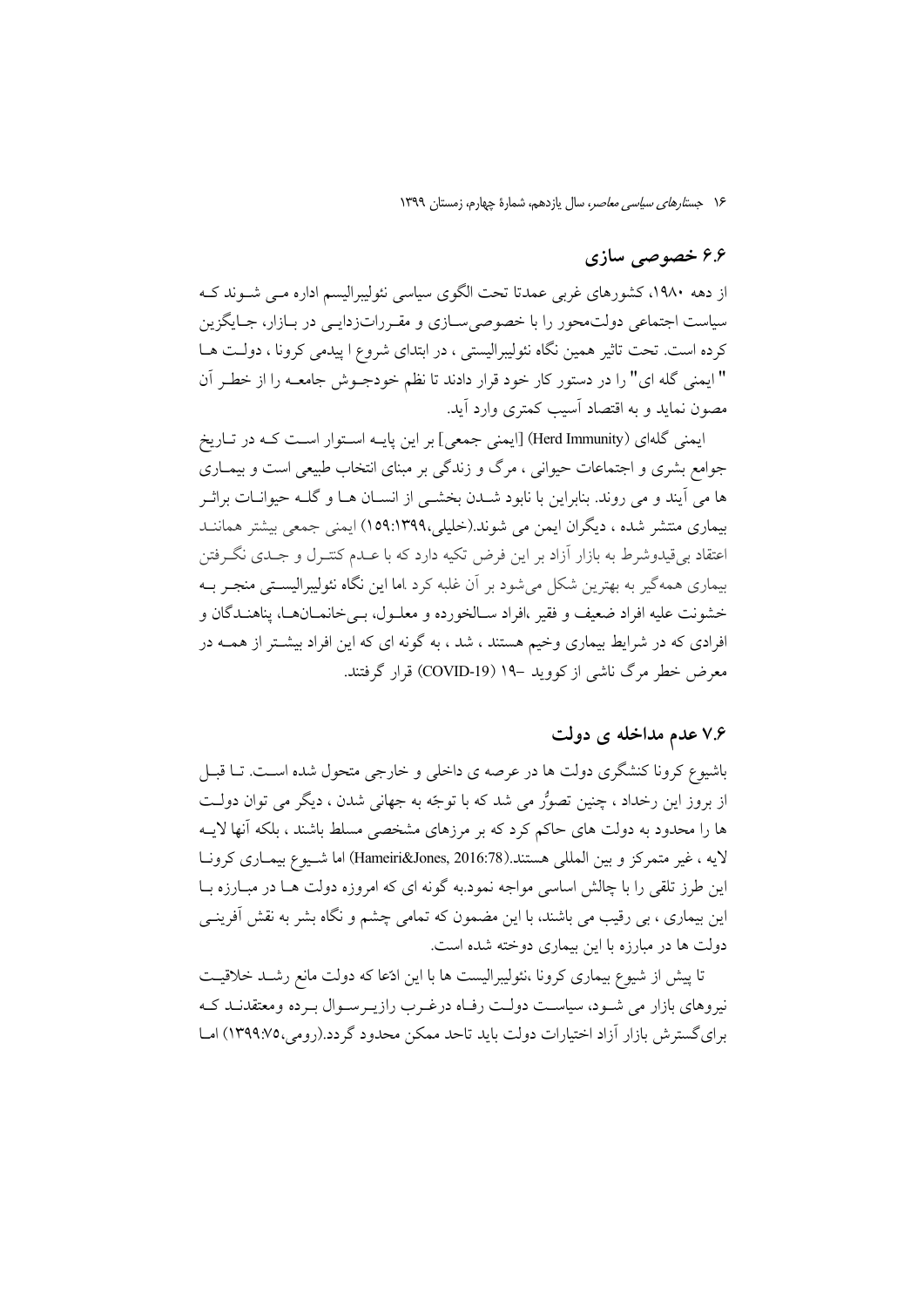بحران كرونا و نقد فلسفة سياسي نئوليبراليسم (هادي ابراهيمي كيايي و حميد يارسانيا) ١٧

نقش اَفرینی دولت ها در مواجهه با بیماری کرونا ، نظم نئولیبرالی که عمدتا بر عــدم مداخلــه ی دولت در عرصه های گوناگون سیاسی و اقتصـادی تاکیـد مـی نمـود را بـا یـک بحـران "رخدادگونه" مواجه نمود. تا پیش از وقوع این رخداد ، عمدتاً بر عدم مداخله یا مداخلـه ی حداقلی دولت تاکید می شد و روز به روز نیز بر تبلیغ این وضعیت افزوده می شـد ، شـیوع کرونا ، این الگو را به چالش کشید و توجه بسـیاری را بـه بازاندیشـی در نقـش دولـت هـا فر اخو اند.

# ۷. کرونا : ناکارآمدی نظام سیاسی نئولیبرال و شکل گیری یک نظم جدید

بانگاهی بهسوابق تاریخی بیماری های فراگیرو پیامـد هــایآندرسیاســت بــین الملــل، شــاید یکیازبرجسته ترین.موارد مشابه باوضعیت فعلی ، شیوعآنفلـوانزای اسـپانیایی درپایــانجنـگ جهانی اول باشد. این بیماری و ابعاد آن به ویژه در منـاطق فقیرتـر فاجعــه آمیــز بــود.( Ojo, 2020) و پیامدهای بسیاری در یی داشت. هرچند بسیاری معتقدند که تغییرات پایدار جهـانی پس از جنگ جهانی اول به واسطه ی جنگ بوده و نه ایــن بیمــاری، امــا پیامــدهای سیاســی شیوع کووید–۱۹ اساساً قابل مقایســه بــا پیامــدهای آنفــولانزای اســیانیائی در پایــان دهــه ی ۱۹۲۰نیوده و احتمالاً نخواهد بود.

در نگاه نخست به نظر می رسید که ابتلای میلیون ها نفر در سراسر جهـان بــه ویــروس کرونا ، تاثیر چندانی بر نظم سیاسی حاکم بر جهان که عمدتاً بر مبنای ارزش هـای نئــولیبرال مي باشد ندارد، اما وقتي اين نظام ها با بحران كارآمدي چه به لحاظ اخلاقي و چه بــه لحــاظ سیاسی و فلسفی مواجه شدند ، بسیاری به مانند کیسینجر، هاروی، آگــامبن ، چامســکی و … به میان اَمدند و از تغییر نظم جهانی در دنیای پس از کرونا سخن گفته اند.

نگاهی به تاثیراتی که بحران کرونا بر شاخص های نظام سیاسی نئـولیبرال داشـته اسـت ، نشان می دهد که این اپیدمی بـه مثابـه ی یـک رخـداد ، نظـم موجـود را بـا چـالش هـای گوناگونی مواجه نموده است ، به نحوی که حوزه ای از آن از معرض تاثیرات ایــن ویــروس دور نمانده است. این ویروس ،نئولیبرالیسم را به عنوان مکتب فکـری مسـلط چنـددهــه ی اخیر بهچالش کشیده است.انسانفردگرای مغروری که با ابتنا براومانیسم، خودرامرکزجهانمی انگاشت ، اینک در مقابل موجودی بسیار کوچک کرنش کے دہ است. کرونیا نشیان داد کیه جهانی سازی و گردش آزاد انسان، کالا و کنترل های ضعیف مرزی امکـان گســترش ســریع تهديدات رافراهمهر سازد (حقيقت ١٣٩٩٤)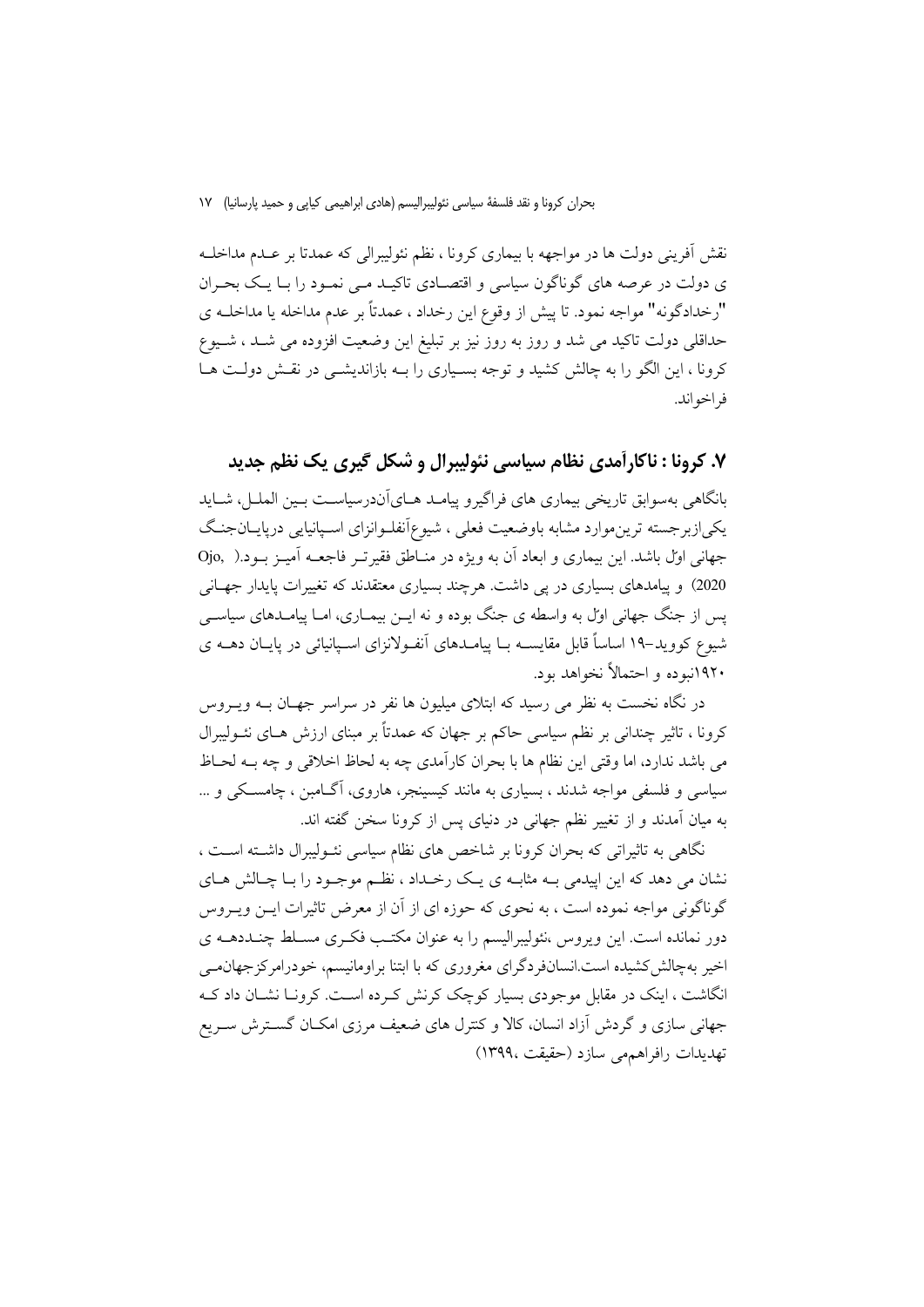دریایان دهه ی دوتم هزارهسوم، همه گیری ویروس کرونا نه مرگ سرمایه داری بلکه مــی تواند میخی فرو رفته بر تابوت جهانی شدن باشد. ملت هــا در برابـر ایــده دولــت حــداقلی نئوليبرال هاكه قادر به پاسخگويي به نيازهاي مليeبين المللي نيست، مقاومت خواهنـدكـرد. بسیاری از کشورها به ناچار به سمت برنامه های رفاه همگانی و گزینشی به نفـع فرودسـتان خواهند رفت. گذر زمان روشن خواهد ساخت چگونـه نظمـی از دل بحـران کرونــا نمايــان خواهــــــــدشـــــــــد.شــــــــايد سياســـــــت هــــــايي(زســــــنخ دولــــت رفــــاه پاســــخي بـــــه نیازهای امروزمر دم جهان باشد.(رومی، ۱۳۹۹: ۸۵)

نابرابری و شکاف طبقاتی، کاهش مسئوولیت های دولت دررفاه عمـومی و قطـع هزینــه های عمومی برای خدمات اجتماعی مانند آموزش ومراقبت هـایبهداشـتی، تخریـب محـیط زيست، خودخواهي و منفعت طلبي به جاي(رزش هاي(خلاقي،هرج ومـرج ناشـي(ز كــاهش قدرت و نظارتدولت، رهآورد نظامنئوليبراليحاكم برجهـاناسـتكـه زمينـهسـلطه بلامنــازع ثروتمندان رافراهم وبراي اكثريت وسيع مردم جهان رنجي بي پايان را به دنبـالداشـته اسـت. بحران جهانی اخیر نشان داد کهدرحوزه هایی مثل درمان و سلامت، بشرنمی توانـد بــه نظـام آزاد کاپیتالیستی متکی باشد. به هماناندازه که کرونـا ویــروس فردگرایــی لیبرالیســتی را بــه چالش کشیده، در سطحملی می تواند بهقدرت گیری ناسیونالیسم،کمرنگ ترشدنجهانیشــدن وتضعيفبازار آزاد منجر مي شود.(حقيقت،١٣٩٩)

نئولیبرالیسم که در گسترش شتابان و تهاجمی خود که با سقوط دیوار برلین بـه مـدافعان و نظریه پردازان جهانی شدن، روحیه ی حق به جانب بخشـید، بشـریت را در برابـر هجـوم بیماری های واگیردار خلع سلاح کرد و زمینه ساز آن شد که پیش از آنکه بتوان راهی بـرای نجات بیماران پیدا کرد، صدها هزار نفر به کام مرگ کشانده شـوند. بحـران کرونـا ، سسـت بودن نظام جهانی سازی و تک قطبی نئولیبرالیسم و موسسات وابســته بــه اَن را بــه ویــژه در زمینه ی بهداشت، درمان و خدمات را بیش از گذشته بـرملاء کـرد و بـداخلاقی ، وحشــی گري ، نژادپرستي ، بدذاتي ، کينه جـوئي تـاريخي کـارگزاران آن را نسـبت بـه همنوعـانش أشكار ساخت و يوشالي بودن ساختارها، تشكيلات و نهاد هاي رسـمي و يرطمطـراق اَن را عیان کرد و نقاب از چهره ی دروغین آن درید. برخوردهای غیرانســانی ، منفعــت جویانــه و چپاول گرایانه کارگزاران این نوع نظام فکری ، وحشی گـری و افسارگسـیختگی ایــن نظـام فکری در مواجهه با پاندومی کرونا ، به مثابه ی شتاب دهنـده ای بـرای عیـان شـدن چـالش های اساسی این نظام فکری و سیاسی عمل نمود. نئولیبرالیسمی که سقوط اخلاقبی خــود را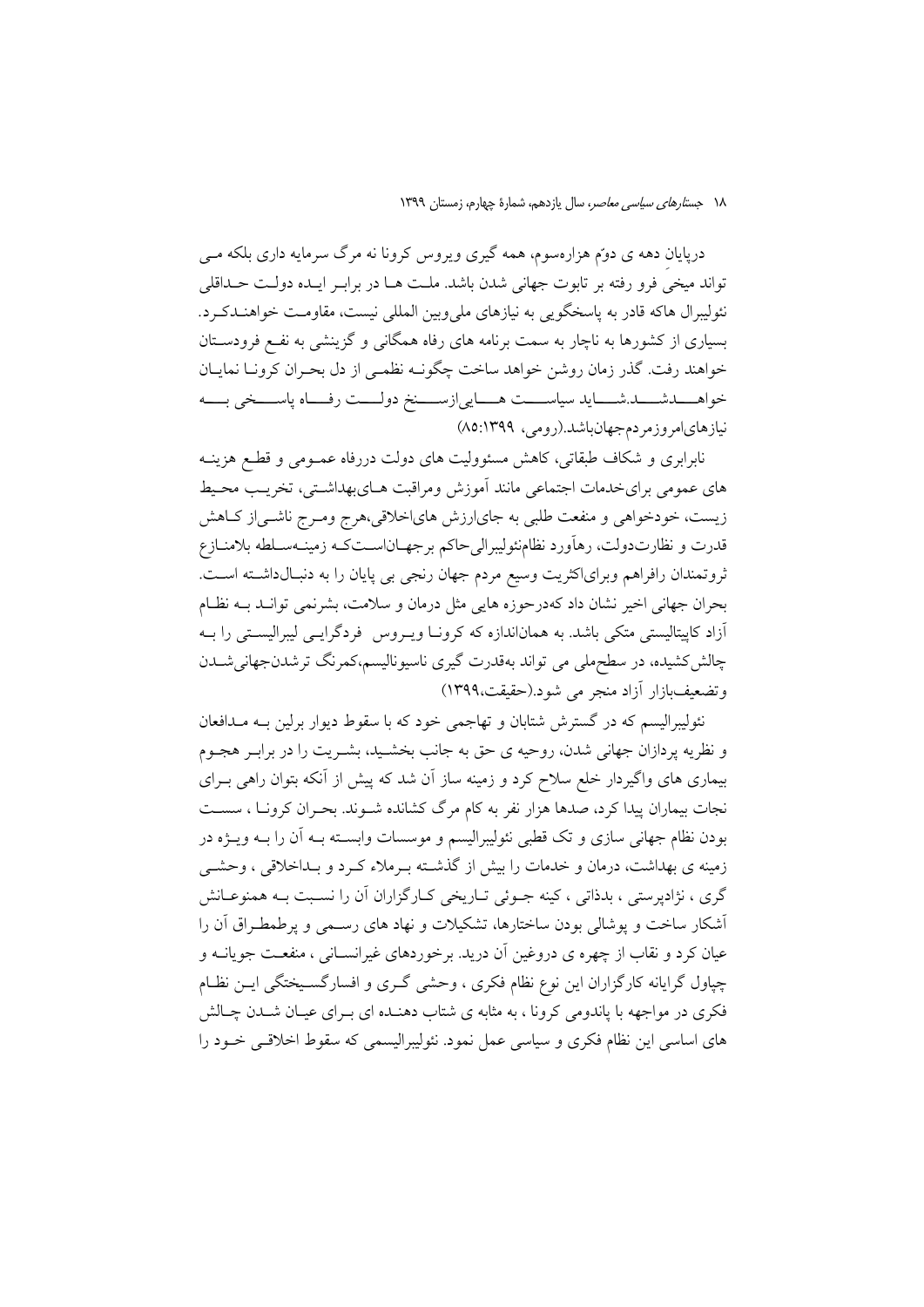بحران كرونا و نقد فلسفة سياسي نئوليبراليسم (هادي ابراهيمي كيايي و حميد پارسانيا) ١٩

در پس نقاب کارآمدی و تخصص گرائی پنهان ساخته بود و به مدد نمودارها و شاخص هـا ، خود را به تعبیر فوکوپاما ، آخرین مرحلـه از تکامـل ایـدئولوژیک بشــر بــرای بهــروزی و آسایش انسان و جامعه قلمداد می نمود، امروز با انبوه اجساد قربانیانی روبرو است کـه هـر روزه بر شمار آن افزوده می شود. اینجاست که به نظر می رسد جهـان در دوران پســاکرونا ، در مورد چیستی نظام نئولیبرال و ماهیت اَن نیاز به یک نوع بازنگری و جایگزینی بیاندیشد.

# ۸. نتیجهگیری

هر رخدادی می تواند ، دریچه ای را به سمت و سوی یک "امرنو" بگشـاید. همـانطور کـه در سییده دم بیماری هائی چون طائون ، زلزله ، سیل ، نگاه ها را نسبت بــه دنیــای جدیــد و قدیم تغییر داد ، تصویر اَخرالزمانی نهفته در این پاندومی می تواند خبر از نزدیکی پایان یک نظم و شکل گیری نظم جدید باشد. بحث برسر ایــن نیســت کــه براثــر ایــن رخــداد ، نظــام نئولیبرال با چالش اساسی روبرو شده است و باید پایکوبان ، سراشیبی ایــن نظــام سیاســی — فلسفی را جشن بگیریم ، بلکه نکته در این است که این رخداد توانست بسیاری از شــاخص های نظم موجود را نه از سَر دستاوردهای علمی بلکه بـر مبنـای یـک اجبـار نهفتـه در یـک فاجعه ی بشری با تردید مواجه نموده و آنها را به بازنگری و بازاندیشی بکشاند.

هرچه هست این است که این ویروس در وهله ی نخست یک ویروس است و مــا آن را از دریچه ی نظام معنائی خود بازنمائی می نمائیم . در بازنمائی که از تـاثیر ایــن پانــدومی ارائه شد ، این ویروس ، ضربه ای سخت و غیرمنتظـره ای بـر پیکـره ی نظـم نئولیبرالیسـتی واردنمود، رخدادی نابهنگام که آمدنش غیرمنتظره و تاثیر گذاری آن بـه مثابـه ی لــرزه ای بــر نظام سیاسی فلسفی نئولیبرالی بود. وضعیت بر آمده از کرونا نشان می دهد کــه نظــم موجــود تنها با یک تهدید و پروسی مواجه نیست ، رخدادهای دیگری نیز در راهند و گسست هیای دیگری نیز نظم موجود را با چالش مواجه می نماید.

پاندمی کووید -۱۹، تنهـا یـک رخـداد بـزرگ ملـی و جهـانی از نگـاه مسـائل انسـانی، بهداشتی، ارتباطی، اقتصادی و غیره نبوده، بلکه جهـان فلسـفی –سیاســی را نیــز تکــان داده است و اندیشهورزان این یهنه را سخت به تکایو برای پاسخگویی به پروبلماتیکهای جدیـد و بغرنج، وإداشته است بشبوع کرونا به شبک رخسدادی بیزرگ بیا ابعیاد بهداشته ، درمیانه ، اجتماعی، اقتصادی، سیاسی و امنیتی است که عرصه جهانی و نظم موجود را نیز تحت تـأثیر قرار خواهد داد.یاندومی ویروس کرونا باعث شده تا بسیاری از شاخص های نظام سیاسی –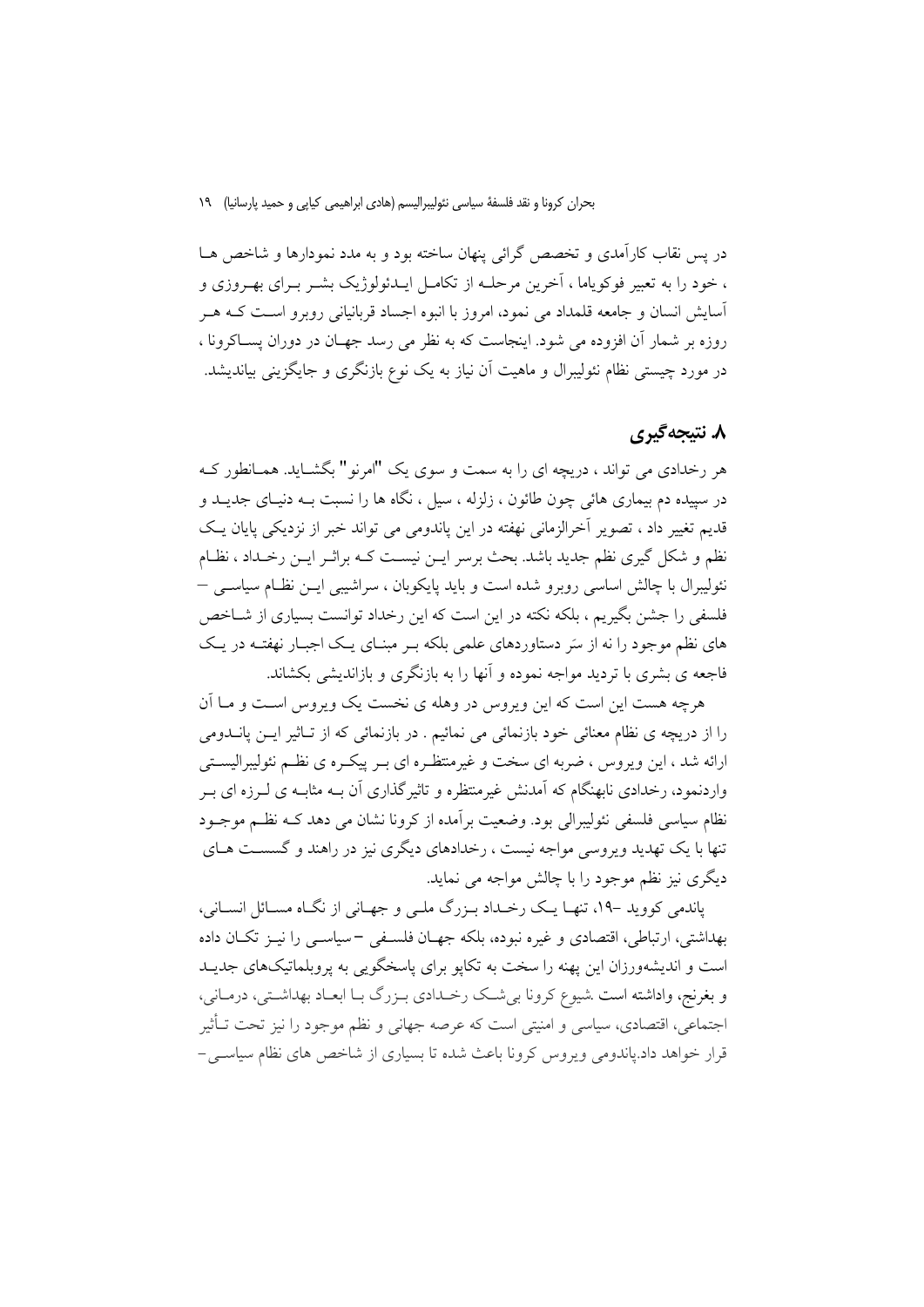فلسفی نئولیبرال عملاً ناکارآمدی خود را نشان دهند.در بین اثر گـذاری کـه ایــن اییــدمی بــا خود به همراه داشته است ،موضوع آشکار شدن ماهیت دهشناک نظام سیاسی غـرب کــه بــر مبنای ارزش های نئولیبرالیسـم نظیـر فردگرائـی ، داروینیسـم اجتمـاعی ، تبعـیض نـژادی ، نابرابری ، بی عدالتی یی ریزی شده است ،به فرویاشی اتوییای ایــن نظـام آرمــانی و فرهنـگ غربی انجامید و زوایای ضعف و عقب ماندگی آن را نمایان ساخت وبه بحث های گسترده در محافل و مراکز علمی من باب ناکارآمدی نظام فلسفی نئولیبرالیسم دامن زد.

پانسدومی کرونیا ، مبی توانید ییک درس و پیا ییک تلنگ و بیرای طرفیداران نظرییه ی نئوليبراليسم در ايران و على الخصوص دولتمرداني كه شـيفته و دلباختــه ي ايــن نظريــه در کشورما هستند نیز باشد. در شرایطی که نئولیبرال ترین کشورها برای حفظ جـان شــهروندان خود به برخی از ضعف های این نوع نظام سیاسی اعتراف نمودند و کوشیدند دولتـی تـرین طرح های ممکن در زمینه ی خدمات عمومی من جمله بیمه ی همگانی و واکســن رایگــان را پیاده نمایند ، طرح برخی از ایده ها از سوی کسانی که به نئولیبرالیسم اقتصـادی در ایــران باور دارند، نظیر طرح واکسن یولی بسیار عجیب مـی باشـد. ازینـروی حـال کـه حـال کـه همه گیری کرونا در حال شکستن تفکر نئولیبرالی است بازگشت به این تفکرخشن در زمینـه ی بهداشت و درمان در جامعه ی ایرانی از بزرگترین اشتباهها در این مقطع خواهد بود.

### یے نوشتھا

- ١. اين وجه يارادوكسيكال به خوبي در بخش از آييه ٢١٦ سوره ي بقره بيـان شــده اســت. عَســي أَنْ تَكْرُهُوا شَيْئاً وَ هُوَ خَيْرٌ لَكُمْ . چه بسا اتفاقى براى شما ناخوشايند باشــد امــا در نهايــت بــراى شــما خوب خواهد بود.
	- ٢. حذف ضعيف ها توسط قوي ترها
- ۳. با پیدایش کلینیک و بیمارستان و شکل گیری و تکوین گفتمان پزشکی، میرگ نیـز ماننــد دیگــر عوامل تهدیدکننده حیات انسان از قبیل بیماری و جنون، تبدیل به ابژه نهادهای مراقبتی شــد و بــه همین دلیل، بستر طبیعی خود یعنی وقوع آن در خانــه و در کنــار خــانواده را از دســت داد و وارد محیط شدیدا نظارتی بیمارستان و کلینیک شد. وضعیتی کـه فوکـو آن را بـا عنـوان «دیـده بـانی مراقبتي» يا «نگاه بيمارستاني شده» توصيف مي كند. بدين ترتيب، مـرگ كــه در گذشــته، فــارغ از مباحثات اعتقادی و مناسکی مربوط به چیستی آن، پدیده ای صرفا زیستی به معنای پایـان حیـات ارگانیسم بود، تبدیل به پدیده ای سیاسی- اجتماعی و در نتیجه مساله ای نیازمند «مـدیریت» مـی شو د.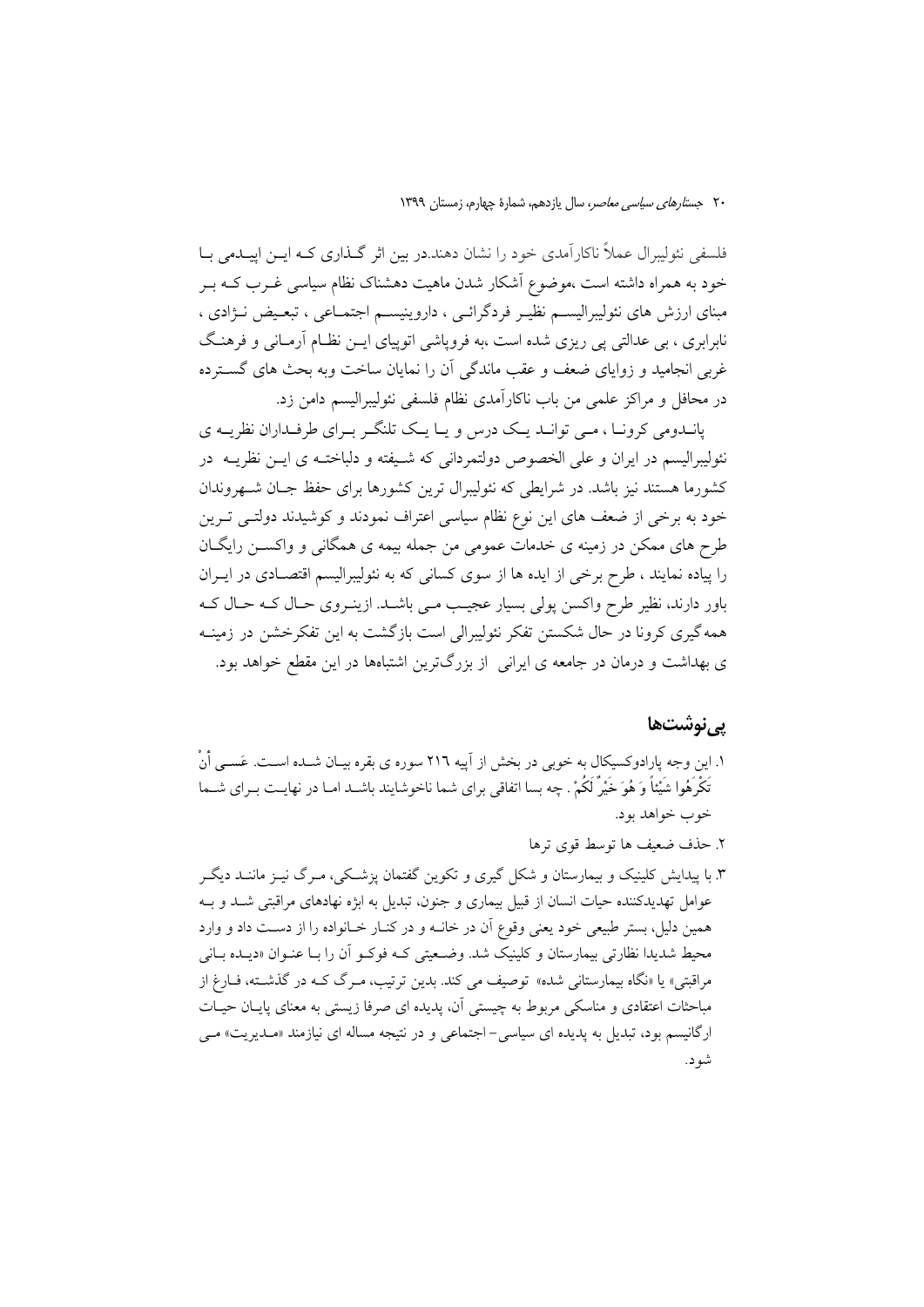بحران كرونا و نقد فلسفة سياسي نئوليبراليسم (هادي ابراهيمي كيابي و حميد پارسانيا) ٢١

#### كتابنامه

Beauchamp, T , Children J.(2013),"Principle of Biomedical Ethics , USA: Oxford University Press

Chomsky, Noam, (2020)," Neoliberal Plague "published in:

https://www.democracynow.org/2020/7/30/ noam\_chomsky\_coronavirus\_trump\_response Giroux , Henry , (2008), The Politics of Educational Theory, Social Text, No. 5, PP 87-107

Giroux, Henry & Giroux Susan (2004), The Back Higher Education McMillan Palgrave

Hall, Stuart (2012); the Neo-Liberal Revolution, In: Rutherford, Jonathon & Davison, Sally (Ed); the Neoliberal Crisis, Sounding Press.

Hameiri, S., & Jones, L. (2016), "Rising Powers and State Transformation: The Case of China", European Journal of International Relations, Vol. 22, No. 1.

Harvey, David (2005); a Brief History of Neo-Liberalism, Oxford University Press